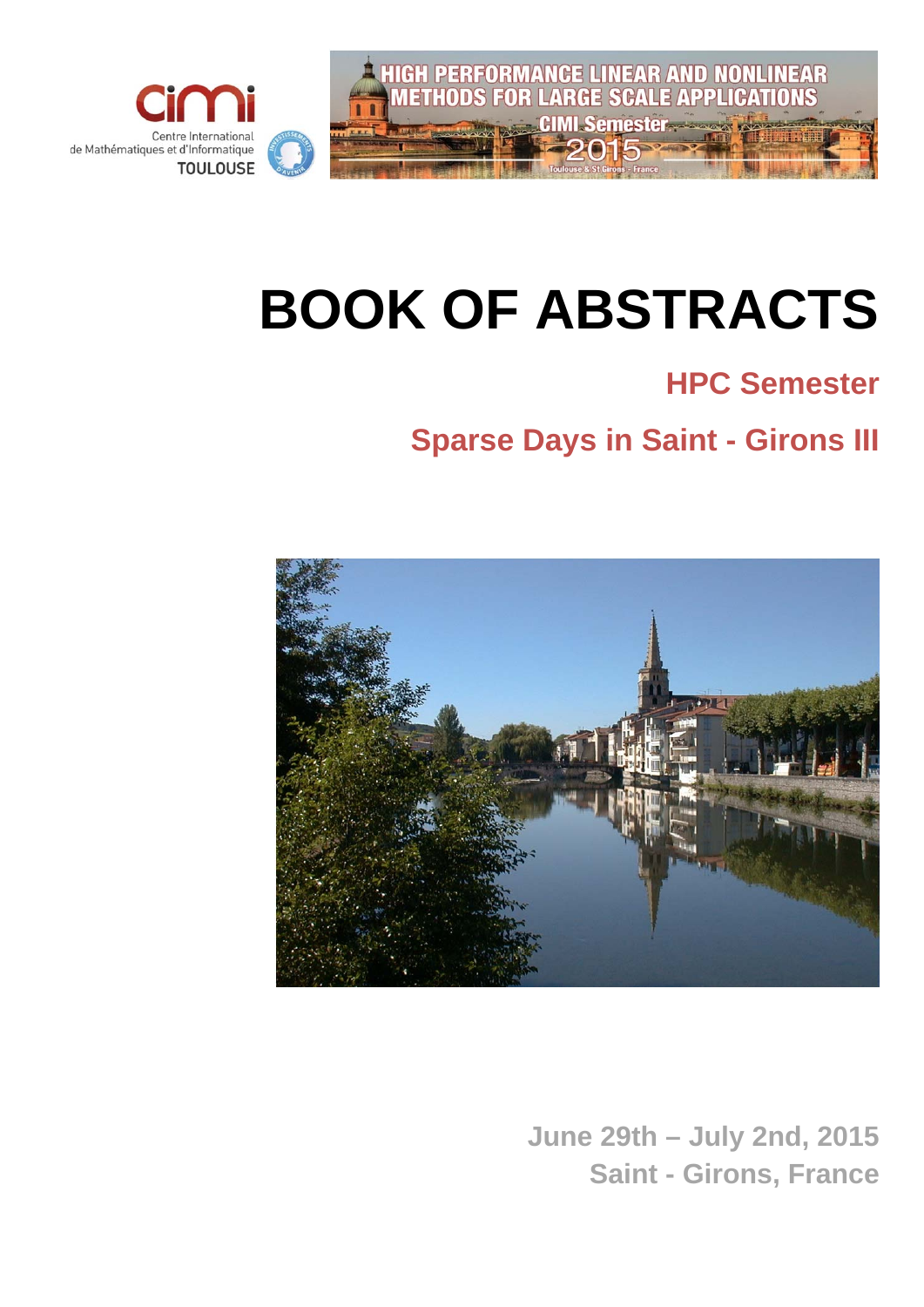# About the CIMI semester

### High Performance Linear and Nonlinear Methods for Large Scale Applications

The aim of this CIMI semester is to take advantage of the opportunity of an international conference in the field of high performance computing and linear algebra, that is organized about every ten years in St Girons (previous dates were July 1994 and June 2003), by organizing a series of satellite events, workshops, and visits that will benefit both applied mathematics and computer science research activities.

Solving sparse linear systems is often the most time-consuming computation in many large-scale computer simulations in science and engineering, such as computational fluid dynamics, structural analysis, and design of new materials in nanoscience. In recent years this has extended further to such diverse areas as life sciences and finance. If the solution of linear systems of order of a few million was a challenging task ten years ago, a linear system can today have more than a billion variables for the problems arising in many of the previously mentioned applications. At the same time, the power and efficiency of computing systems have been growing very rapidly largely because of the introduction of new processor technologies such as multicore and accelerators such as GPUs. As a result, modern computers are characterized by complex architectures with deep memory hierarchies, extremely high degrees of parallelism and a heterogeneous mixture of computing devices. Research in sparse linear algebra is thus naturally at the intersection between many fields of research such as numerical linear algebra, combinatorial science for large graph processing, and parallel computing. This diversity has been the main motivation for organizing, around the abovementioned international event, four satellite activities that will involve numerical issues, parallelism and combinatorial science.

#### Events of the semester:

• Sparse Days in St Girons III, June 29th - July 2nd 2015 is an international conference and will be the central event of the semester.

Conference general chairs: James Demmel (University of Berkeley), Jack Dongarra (University of Tennessee), Iain Duff (RAL and CERFACS-IRIT joint lab), and Patrick Amestoy (INPT-IRIT). The local organizer chair is Pierre-Henri Cros (IRIT, Université de Toulouse).

- In Toulouse at INP-ENSEEIHT (4:00pm-6:00pm), a large audience conference by Jack Dongarra (CIMI advisory board member) and Satoshi Matsuoka on July 2nd 2015: Current trends for high performance computing and challenges for the future
- Workshops:
	- 1. Low-rank approximations for high performance sparse solvers Toulouse, June 24th - June 26th 2015 Local organizers: Alfredo Buttari (CNRS-IRIT) and David Titley-Peloquin (CERFACS-IRIT joint lab)
	- 2. Innovative clustering methods for large graphs and block methods Toulouse, July 6th - July 8th 2015 Local organizers: Sandrine Mouysset (UPS-IRIT) and Daniel Ruiz (INPT-IRIT).
	- 3. Parallel methods for time dependent problems Toulouse, January 11th-12th 2016 Local organizers: Xavier Vasseur (CERFACS-IRIT joint lab) and Serge Gratton (CERFACS-IRIT joint lab)
	- 4. Advances in optimization with application to data assimilation Toulouse, January 13th-15th 2016 Local organizers: Serge Gratton (CERFACS-IRIT joint lab) and Ehouarn Simon (INPT-IRIT)



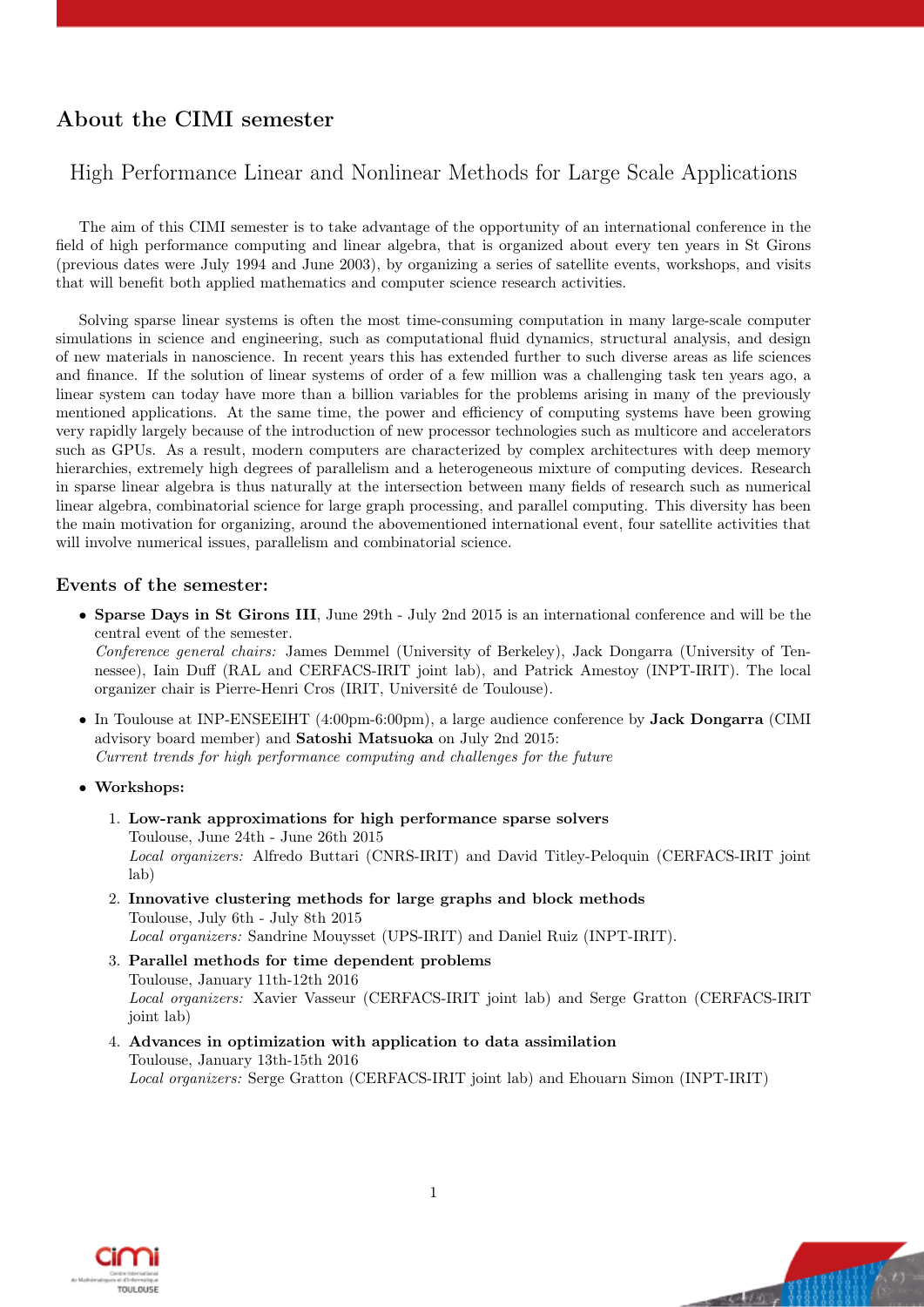## Sparse Days in St Girons III

In July 1994, a meeting was held in St Girons, Ariège, to launch the CERFACS International Linear Algebra Year. It was such a success that a second Sparse Days at St Girons was held in June 2003 and it was felt that it was appropriate to schedule the central event of the CIMI semester, Sparse Days in St Girons III, in the same location. The conference is organized by IRIT and CERFACS researchers with an international management committee comprising general chairs

- James Demmel (University of Berkeley),
- Jack Dongarra (University of Tennessee).
- Iain Duff (RAL and CERFACS-IRIT common lab), and
- Patrick Amestoy (INPT-IRIT, Université de Toulouse)

The local organizer chair is Pierre-Henri Cros (IRIT, Université de Toulouse).

In any large-scale numerical computation in the context of large, complex and hierarchical computers, one has to understand the algorithmic choices that have to be made. In this context, both sparse linear algebra kernels together with dense linear kernels are the key to enable other numerical libraries in the software stack to achieve high computational efficiency. The focus of the conference in St Girons will be on these kernel topics although there will be dedicated sessions on optimization and on the themes of the four workshops of the CIMI semester:

- Low-rank approximations for high performance sparse solvers
- Innovative clustering methods for large graphs and block methods
- Parallel methods for time dependent problems
- Advances in optimization with application to data assimilation

The St Girons conference will be followed on July 2nd 2015 at INP-ENSEEIHT (4:00pm-6:00pm) by the large audience conference by **Jack Dongarra** and **Satoshi Matsuoka** "Current trends for high performance computing and challenges for the future". During the conference the speakers will examine how high performance computing has changed over the last ten years and will look toward the future in terms of trends towards, and beyond, so-called extreme "exascale" computing as well as "big data", that pose unprecedented challenges both in terms of hardware and software. A new generation of software libraries and algorithms are needed for the effective and reliable use of computing and data resources in complex, dynamic, and (wide area) distributed and parallel environments.

#### About the town of St Girons

The little town of Saint Girons, nestled close to the Pyrénées stands out for its exceptional environmental quality. Our Couserans area is the crossroads and economic centre of the Regional Natural Park swarming with cultural and natural resources.

Visitors can practice various sporting activities: hiking, cycling, climbing, canyoning, gliding, skiing, speleology. They will enjoy our traditional food and cooking with natural local products. The historical monuments and the Papal city of Saint-Lizier are worth visiting and attract a lot of tourists.

But Science and Research are not outdone: in Moulis, the CNRS (Scientific Research National Centre) is the best place in the world for biodiversity. L'Etang de l'Hers is a unique geological spot with the Lherzolite. Alexandre Grothendieck, a very famous mathematician who revolutionized algebraic geometry came to our peaceful area for his retirement.

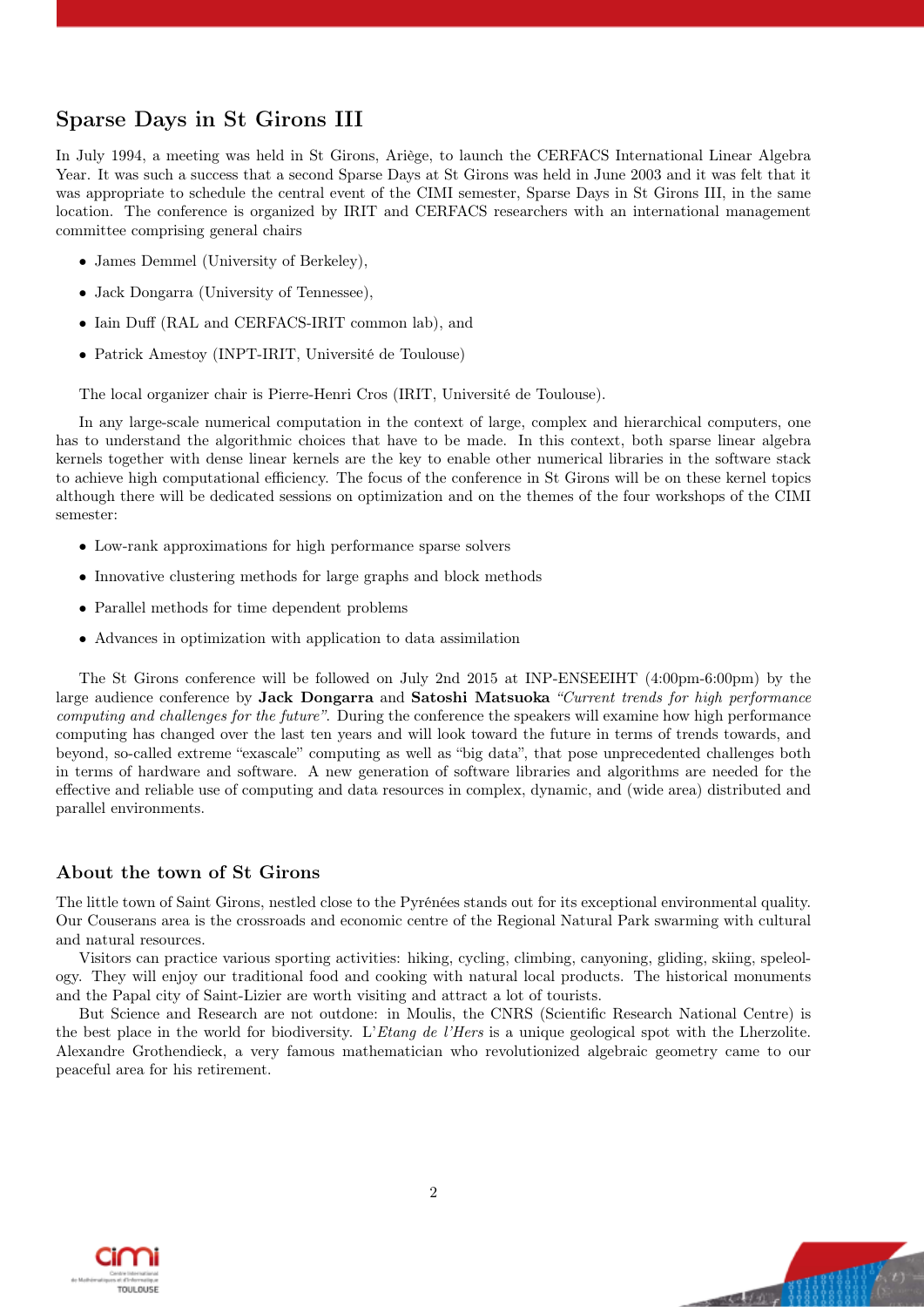#### Sponsors of Sparse Days in St Girons III

The International Conference in St Girons is one of the main highlights of the CIMI semester. Sparse Days at St Girons III follows the model of earlier meetings held in St Girons in 1994 and 2003. Thanks to CIMI and the other sponsors, it is on a much grander scale than the Annual Sparse Days meeting hosted by CERFACS in Toulouse.

We would thus like to thank the many sponsors for their support for this meeting. A main theme of Sparse Days is the implementation of numerical methods on high performance and even extreme scale computers and we are very grateful to the computer vendors ATOS-Bull, IBM, and NVIDIA for their generous support acknowledged in the programme. CERFACS is supporting us as this replaces their 2015 Sparse Days and we are pleased by the support of the academic institutions from Toulouse: Université de Toulouse, INPT, IMT, CNRS, and IRIT, most of whom are additionally supporting us through the Centre International de Mathématiques et d'Informatique.

Finally, we would like to acknowledge the very strong support that we have had from the political sector: from the Région Midi-Pyrénées and from our hosts the Conseil Départemental de l'Ariège and the Ville de Saint Girons.



Va, Wil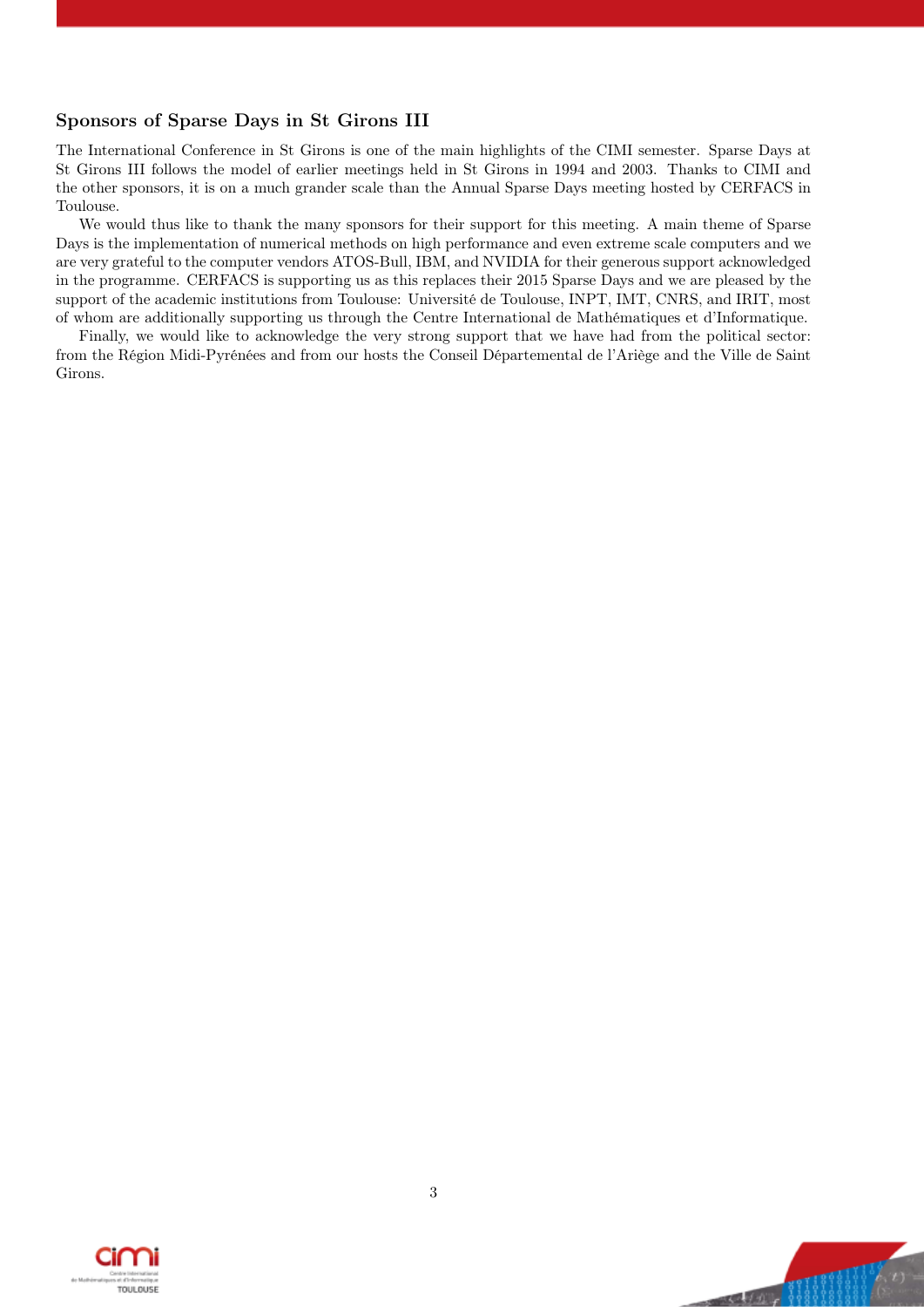| Name                      | Institution                                     | Country        |
|---------------------------|-------------------------------------------------|----------------|
| <b>ASHCRAFT</b> Steve     | Livermore Software Technology Corporation       | <b>USA</b>     |
| <b>BISSELING Rob</b>      | Utrecht University                              | <b>USA</b>     |
| <b>CANNING Andrew</b>     | Lawrence Berkeley National Laboratory, UC Davis | <b>USA</b>     |
| DARVE Eric                | Stanford University                             | <b>USA</b>     |
| DAVIS Tim                 | Texas A& M University                           | <b>USA</b>     |
| DEMMEL Jim                | UC Berkeley                                     | <b>USA</b>     |
| DOLBEAU Romain            | <b>ATOS</b>                                     | France         |
| <b>EATON</b> Joe          | <b>NVIDIA</b>                                   | <b>USA</b>     |
| <b>FAVERGE Mathieu</b>    | <b>INRIA Bordeaux</b>                           | France         |
| <b>GANDER Martin</b>      | University of Geneva                            | Switzerland    |
| HOGG Jonathan             | STFC-RAL                                        | England        |
| <b>HORAK</b> David        | University of Ostrava                           | Czech Republic |
| IL'IN Valery              | Novosibirsk State University                    | Russia         |
| KAYA Oguz                 | ENS Lyon                                        | France         |
| <b>KNIGHT Philip</b>      | University of Strathclyde                       | Scotland       |
| <b>LANGOU Julien</b>      | University of Colorado Denver                   | <b>USA</b>     |
| LI Xiaoye                 | Lawrence Berkeley National Laboratory           | <b>USA</b>     |
| <b>LOPEZ Florent</b>      | University of Toulouse                          | France         |
| <b>MARTINSSON Gunnar</b>  | University of Colorado Denver                   | <b>USA</b>     |
| MATSUOKA Satoshi          | Tokyo Institute of Technology                   | Japan          |
| MEURANT Gérard            | CEA Paris                                       | France         |
| MICHEL Loïc               | <b>SNCF</b>                                     | France         |
| NAKAJIMA Kengo            | University of Tokyo                             | Japan          |
| NESTEROV Yuri             | Université Catholique de Louvain                | Belgium        |
| NG Esmond                 | Lawrence Berkeley National Laboratory           | <b>USA</b>     |
| NOTAY Yvan                | Université Libre de Bruxelles                   | Belgium        |
| <b>POTHEN Alex</b>        | Purdue University                               | <b>USA</b>     |
| <b>PUDOV</b> Sergey       | <b>INTEL MKL Team</b>                           | Russia         |
| <b>RENNICH Steven</b>     | <b>NVIDIA</b>                                   | <b>USA</b>     |
| ROMMES Joost              | Mentor Graphics                                 | <b>USA</b>     |
| <b>SAMEH Ahmed</b>        | Purdue University                               | <b>USA</b>     |
| <b>SCHILDERS Wil</b>      | TU Eindhoven                                    | Netherlands    |
| <b>SCOTT</b> Jennifer     | STFC-RAL                                        | England        |
| <b>SOLOVYEV Sergey</b>    | Novosibirsk State University                    | Russia         |
| SORENSEN Dan              | Rice University                                 | <b>USA</b>     |
| <b>TOINT Philippe</b>     | University Namur                                | Belgium        |
| TITLEY-PELOQUIN David     | McGill University                               | Canada         |
| TŮMA Miroslav             | Czech Academy of Sciences                       | Czech Republic |
| <b>UCAR</b> Bora          | ENS Lyon                                        | France         |
| <b>VEZOLLE Pascal</b>     | <b>IBM</b>                                      | <b>USA</b>     |
| <b>VICENTE Luis Nunes</b> | University of Coimbra                           | Portugal       |
| XIA Jianlin               | Purdue University                               | <b>USA</b>     |
| <b>ZHANG Yin</b>          | Rice University                                 | <b>USA</b>     |
|                           |                                                 |                |

# List of speakers to Sparse Days in St Girons III



 $\begin{pmatrix} 1 & t \\ 0 & t \end{pmatrix}$ 

**The Million**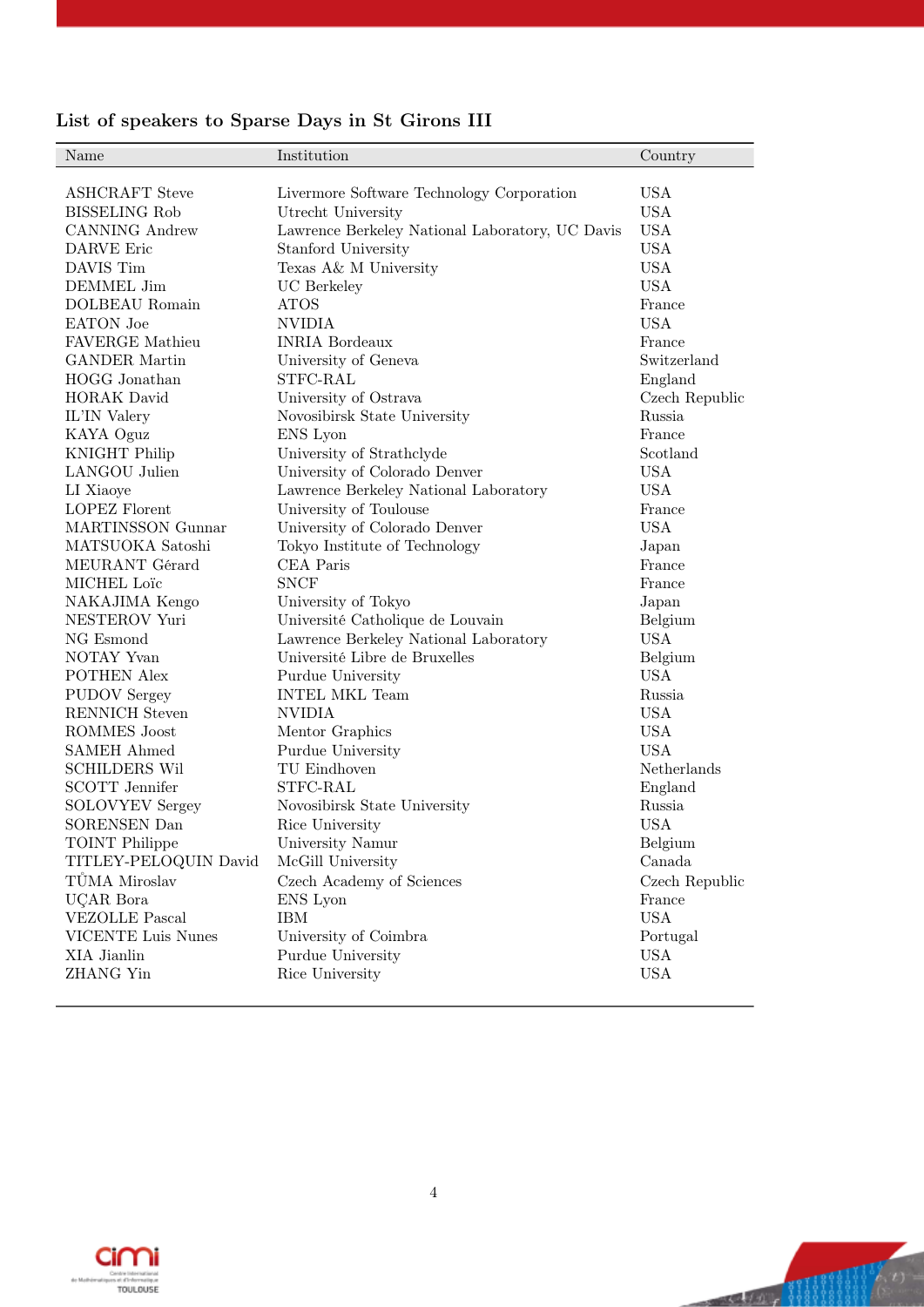# Programme

|                    |                                        | Sunday, June 28th                                                                                                                             |  |  |
|--------------------|----------------------------------------|-----------------------------------------------------------------------------------------------------------------------------------------------|--|--|
| 19:00              |                                        | Registration at L'Auberge d'Antan<br>Welcome reception and dinner at l'Auberge d'Antan<br>Sponsored by local authorities                      |  |  |
|                    |                                        | All talks in Salle Max Linder (Place Jean Ibanes), St Girons                                                                                  |  |  |
|                    | Next to the Hotel de Ville (Town Hall) |                                                                                                                                               |  |  |
|                    | Lunches in ground floor of Town Hall   |                                                                                                                                               |  |  |
| Posters            | in lunch room                          |                                                                                                                                               |  |  |
|                    | L. Michel                              | Derivative-free optimization by model-free control approach                                                                                   |  |  |
|                    | D. Titley-Peloquin                     | The componentwise symmetric backward error for sparse                                                                                         |  |  |
|                    |                                        | symmetric systems of equations                                                                                                                |  |  |
| Monday, June 29th  |                                        |                                                                                                                                               |  |  |
|                    |                                        |                                                                                                                                               |  |  |
| 8:30<br>8:55       |                                        | Registration<br>Welcome by the Mayor of St Girons                                                                                             |  |  |
| 9:00               | J. Demmel                              | Communication avoiding algorithms for linear algebra and beyond                                                                               |  |  |
| 9:40               | E. Ng                                  | An update on greedy ordering heuristics                                                                                                       |  |  |
| 10:10              | J. Langou                              | Improving the communication lower bounds for matrix-matrix multiplication                                                                     |  |  |
| 10:40              |                                        | Coffee break                                                                                                                                  |  |  |
| 11:10              | A. Pothen                              | The Virtual Scalpel: real-time matrix computations and finite elements for surgery                                                            |  |  |
| 11:40              | M. Faverge                             | Blocking strategy optimizations for sparse direct linear solver                                                                               |  |  |
|                    |                                        | on heterogeneous architectures.                                                                                                               |  |  |
| 12:10              |                                        | Lunch (with contribution from ATOS)                                                                                                           |  |  |
| 14:10              | T. Davis                               | Sparse SVD, and a GPU-accelerated sparse QR                                                                                                   |  |  |
| 14:40              | J. Scott                               | Incomplete factorization preconditioners for large sparse least squares problems                                                              |  |  |
| 15:10<br>15:30     | F. Lopez<br>M. Tůma                    | Task-based multifrontal QR solver for GPU-accelerated multicore architectures<br>Algebraic preconditioning of symmetric indefinite systems    |  |  |
| 16:00              |                                        | Coffee break                                                                                                                                  |  |  |
| 16:30              | J. Eaton                               | Programming techniques for sparse linear algebra on GPUs                                                                                      |  |  |
| 17:00              | R. Dolbeau                             | Exploiting new CPU architectural features for sparse algorithms                                                                               |  |  |
| 17:30              | P. Vezolle                             | OpenPower and IBM Exascale hybrid architecture overview                                                                                       |  |  |
|                    |                                        | and benefits for sparse matrices                                                                                                              |  |  |
| 20:00              |                                        | Dinner at "Le Forail", Chemin de Pégoumas (St Girons), sponsored by ATOS                                                                      |  |  |
| Tuesday, June 30th |                                        |                                                                                                                                               |  |  |
|                    | 9:00 R. Bisseling                      | Edge-based graph partitioning                                                                                                                 |  |  |
| 9:30               | P. Knight                              | Using matrix scaling to identify block structure                                                                                              |  |  |
| 10:00              | B. Uçar                                | Two approximation algorithms for bipartite matching on multicore architectures                                                                |  |  |
| 10:30              |                                        | Coffee Break                                                                                                                                  |  |  |
| 11:00              | S. Rennich                             | GPU acceleration of sparse Cholesky factorization                                                                                             |  |  |
| 11:30              | J. Hogg                                | Practical manycore pivoting                                                                                                                   |  |  |
| 12:00              | S. G. Pudov                            | Intel Math Kernel Library Inspector-Executor Sparse BLAS API                                                                                  |  |  |
|                    |                                        | for iterative computations                                                                                                                    |  |  |
| 12:30              |                                        | Lunch (with contribution from IBM)                                                                                                            |  |  |
| 14:20              | O. Kaya                                | Scalable sparse tensor decompositions in distributed memory systems                                                                           |  |  |
| 14:40<br>15:10     | K. Nakajima<br>S. Solovyev             | Parallel multigrid solvers on multicore cluster architectures<br>Parallel implementation of multifrontal hierarchically semi-separable solver |  |  |
|                    |                                        | for 3D Helmholtz problem                                                                                                                      |  |  |
| 15:40              |                                        | Coffee break                                                                                                                                  |  |  |
| 16:10              | L. N. Vicente                          | Direct search based on deterministic and probabilistic descent                                                                                |  |  |
| 16:40              | P. Toint                               | Evaluation complexity in constrained and unconstrained nonlinear optimization                                                                 |  |  |
| 17:10              | Y. Nesterov                            | Complexity bounds for primal-dual methods minimizing                                                                                          |  |  |
|                    |                                        | the model of objective function                                                                                                               |  |  |
| 19:30              |                                        | Gala Dinner at "Le domaine du palais", St Lizier                                                                                              |  |  |





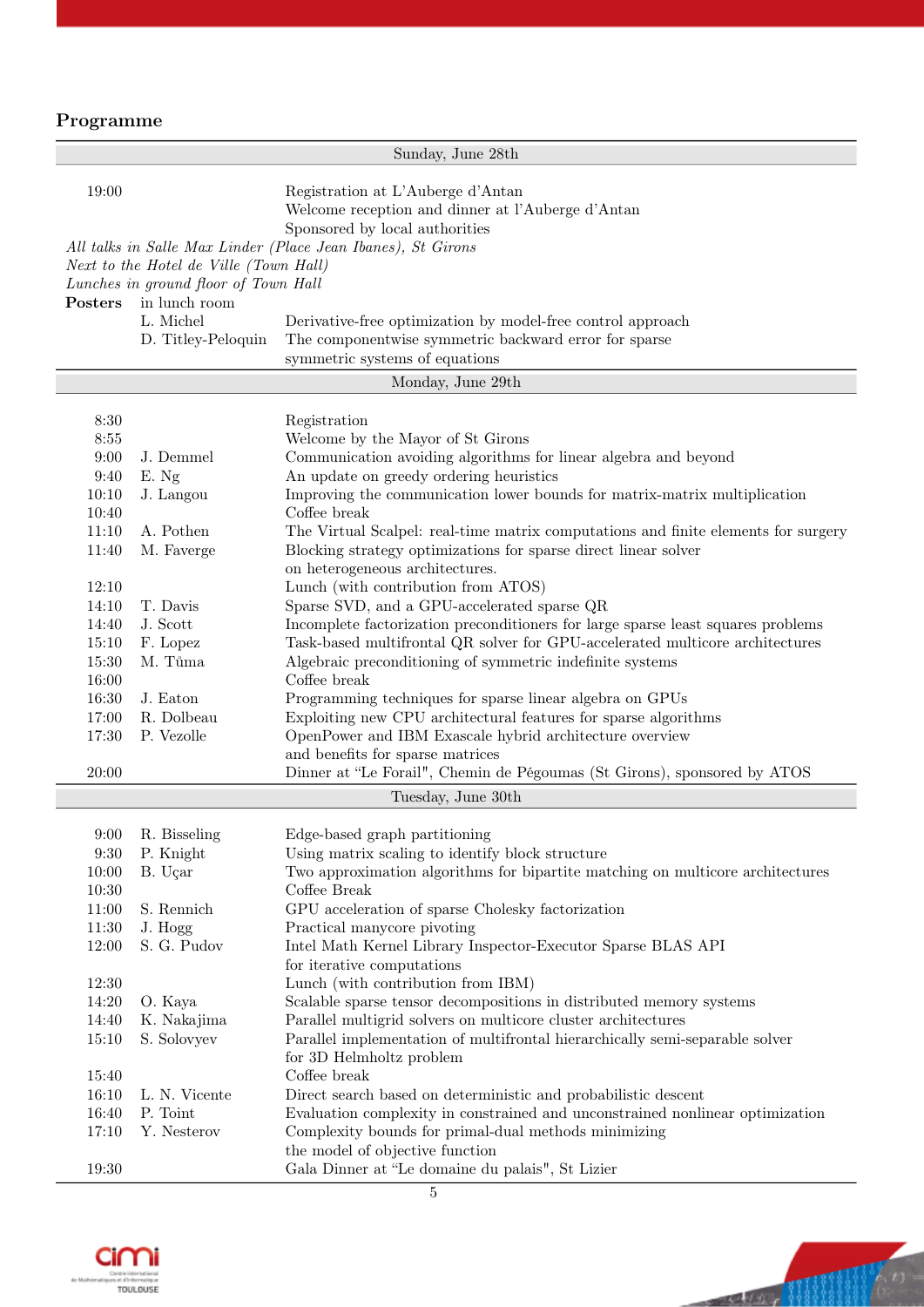### Programme

| Wednesday, July 1st |               |                                                                                          |  |  |
|---------------------|---------------|------------------------------------------------------------------------------------------|--|--|
|                     |               |                                                                                          |  |  |
| 8:50                | S. Matsuoka   | Harnessing the deep memory hierarchy with communication reducing algorithms for Exascale |  |  |
| 9:30                | Y. Notay      | Multilevel solution of linear systems with graph Laplacian matrices                      |  |  |
| 10:00               | D. Horak      | PERMON toolbox                                                                           |  |  |
| 10:30               |               | Coffee break                                                                             |  |  |
| 11:00               | J. Rommes     | Challenges in numerical simulation of electrical circuits                                |  |  |
| 11:30               | D. Sorensen   | A DEIM induced CUR factorization                                                         |  |  |
| 12:00               |               | Lunch (with contribution from NVIDIA)                                                    |  |  |
| 14:00               | C. Ashcraft   | Separability, partitions and coverings                                                   |  |  |
| 14:30               | E. Darve      | Fast multipole method and hierarchical matrices                                          |  |  |
| 15:00               | S. Li         | Hierarchically parallel algorithms for linear systems with data-sparse (sub)matrices     |  |  |
| 15:30               | G. Martinsson | Accelerating direct solvers using randomized methods                                     |  |  |
| 16:00               |               | Coffee break                                                                             |  |  |
| 16:30               | W. Schilders  | Model order reduction for coupled problems using low rank approximations                 |  |  |
| 17:00               | A. Canning    | Sparse matrix problems in first-principles electronic structure methods                  |  |  |
|                     |               | for materials science and chemistry                                                      |  |  |
| 17:30               | V. P. Il'In   | Parallel approaches of domain decomposition methods on the basis                         |  |  |
|                     |               | of low-rank matrix approximation                                                         |  |  |
| 19:00               |               | Aperitif offered by shopkeepers of St Girons.                                            |  |  |
|                     |               |                                                                                          |  |  |
| Thursday, July 2nd  |               |                                                                                          |  |  |
|                     |               |                                                                                          |  |  |
| 8:50                | M. Gander     | Five decades of time parallel time integration                                           |  |  |
| 9:30                | A. Sameh      | A scalable parallel algorithm for large sparse symmetric eigenvalue problems             |  |  |
| 10:00               | G. Meurant    | On the convergence of the Arnoldi process for computing eigenvalues                      |  |  |
| 10:30               |               | Coffee break                                                                             |  |  |
| 10:50               | Y. Zhang      | Block algorithms in an augmented Rayleigh-Ritz framework                                 |  |  |
|                     |               | for large-scale exterior eigenpair computation                                           |  |  |
| 11:20               | J. Xia        | Superfast direct eigensolvers for large symmetric matrices                               |  |  |
|                     |               | and the structured perturbation analysis                                                 |  |  |
| 11:50               |               | Farewell by Mayor of St Girons                                                           |  |  |
| 11:55               |               | Lunch                                                                                    |  |  |
| 13:00               |               | Buses leave for Toulouse                                                                 |  |  |
|                     |               |                                                                                          |  |  |

The organizers thank the EU EESI project for their active participation and support for the conference.



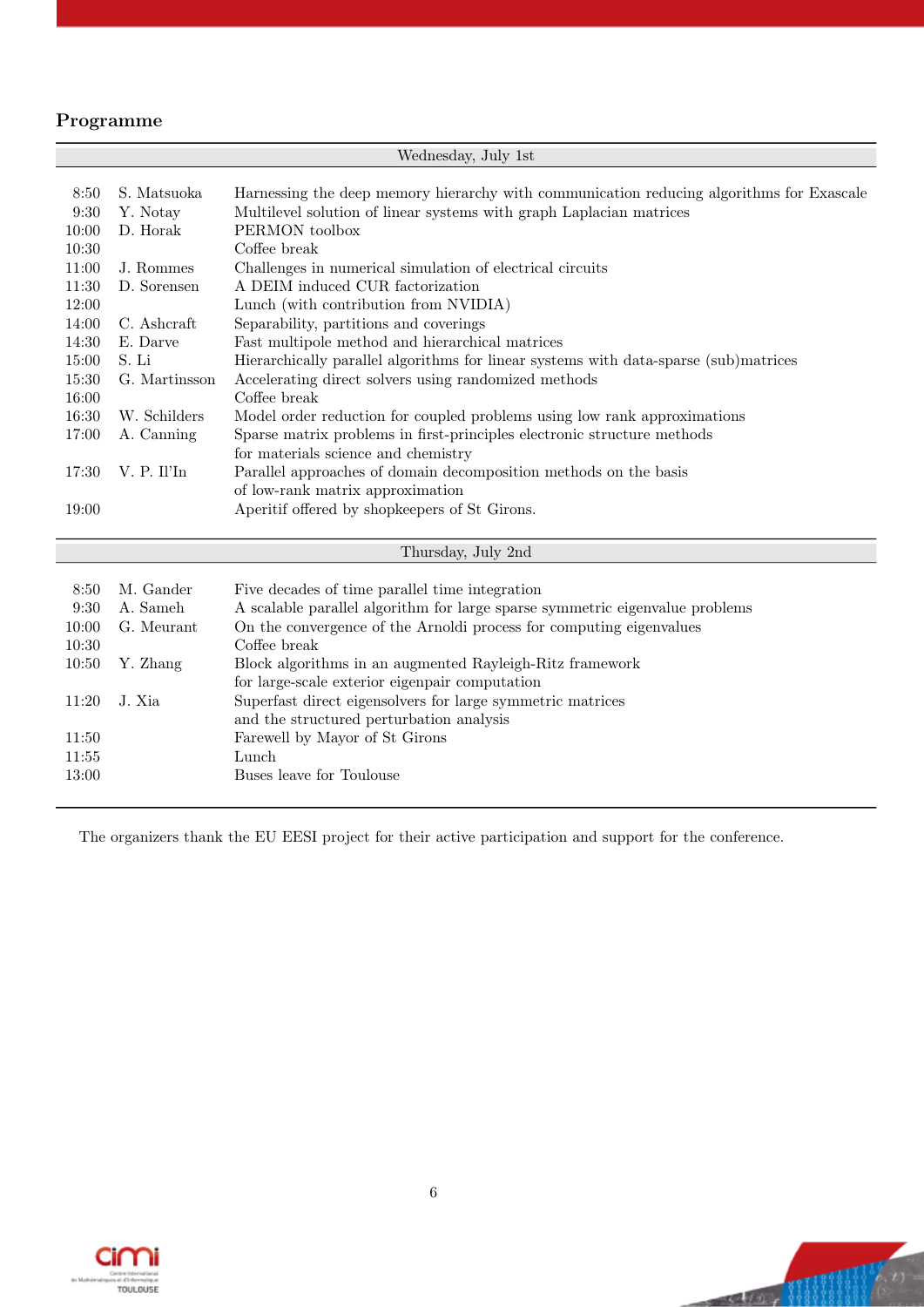#### Talks

#### Cleve Ashcraft Separability, partitions and coverings

The past two decades have seen an abundance of "data sparse" methods to represent and compute with a sparse or dense matrix. Storage and operation counts can be much better than using a direct factor and solve approach. The alphabet is well exercised, with BLR, H, HBS, HOLDR, HSS and H2 methods.

There is a common characteristic — at some point the matrix of interest either has, or is equivalent to, the following representation.

$$
A_{\mathcal{I},\mathcal{I}} = D_{\mathcal{I},\mathcal{I}} + U_{\mathcal{I},\alpha} B_{\alpha,\beta} V_{\mathcal{I},\beta}^T
$$

If  $A_{\mathcal{I},\mathcal{I}}$  is nonsingular, then  $D_{\mathcal{I},\mathcal{I}}$  is nonsingular. Think of  $D_{\mathcal{I},\mathcal{I}}$  as the near field, and  $H_{\mathcal{I},\mathcal{I}} = U_{\mathcal{I},\alpha} B_{\alpha,\beta} V_{\mathcal{I},\beta}^T$ as the farfield. The columns of  $U_{\mathcal{I},\alpha}$  are the left modes, the columns of  $V_{\mathcal{I},\beta}$  are the right modes. We would like  $U_{\mathcal{I},\alpha}$  and  $V_{\mathcal{I},\beta}$  to be orthonormal, for then  $B_{\alpha,\beta}$  acts like a weight matrix.

The BLR, H and HODLR methods construct  $U_{\mathcal{I},\alpha}$  in an additive sense. They *partition* the matrix into submatrices, i.e., the submatrices have disjoint nonzero structure. One builds up the  $U_{\mathcal{I},\alpha}$  matrix by block columns, one block column for each submatrix in the partition. The  $U_{\mathcal{I},\alpha}$  matrix is sparse. Each  $U_{\mathcal{I},\alpha_i}$ and  $V_{\mathcal{I},\beta_i}$  has a strict subset of rows that are nonzero. Each  $U_{\mathcal{I},\alpha_i}$  is orthonormal, but  $U_{\mathcal{I},\alpha_i}$  need not be orthonormal.  $B_{\alpha,\beta}$  is block diagonal.

A second approach is to construct a separable representation recursively. We start with  $A_{\mathcal{I},\mathcal{I}} = D_{\mathcal{I},\mathcal{I}} +$  $U_{\mathcal{I},\alpha_0} B_{\alpha_0,\beta_0} V_{\mathcal{I},\beta_0}^T$ . Assume  $B_{\alpha_0,\beta_0}$  has the same form.

$$
B_{\alpha_0,\beta_0} = D_{\alpha_0,\beta_0} + U_{\alpha_0,\alpha_1} B_{\alpha_1,\beta_1} V_{\beta_0,\beta_1}^T
$$

Continue in this manner. The  $U_{\mathcal{I},\alpha}$  matrix is made from block columns  $U_{\mathcal{I},\alpha_i}$  that have an implicit structure.

$$
U_{\mathcal{I},\alpha_i} = U_{\mathcal{I},\alpha_{i-1}} U_{\alpha_{i-1},\alpha_i} \text{ for } i > 0
$$

The  $\alpha_0, \alpha_1, \ldots, \alpha_k$  modes on the levels form a *covering* of  $\alpha$ , not a partition. The implicit representations of  $U_{\mathcal{I},\alpha_i}$  and  $V_{\mathcal{I},\beta_i}$  mean reduced storage and operation count over their additive representation. When each  $U_{\mathcal{I},\alpha_i}$  is block diagonal, and  $U_{\mathcal{I},\alpha_i}$  nests with  $U_{\mathcal{I},\alpha_{i+1}}$ , we have the tree-based  $H^2$ , HBS and HSS methods.

#### Rob Bisseling Edge-based graph partitioning

Partitioning the edges of a graph for the purpose of parallel graph computations is closely related to twodimensional partitioning of the nonzeros of a sparse matrix for the purpose of parallel sparse matrix–vector multiplication. In previous work, graph matching algorithms with an edge-centric data distribution have been shown to incur less communication and to balance the work load better than those with a vertex-centric distribution.

In this talk, we present the recent medium-grain method for 2D sparse matrix partitioning based on a simple initial split of an  $m \times n$  matrix A followed by a multilevel 1D partitioning of an  $(m+n) \times (m+n)$ matrix B. This method is fast and leads to lower communication volumes than previous methods.

Furthermore, we present an exact partitioner MondriaanOpt, which optimally bipartitions small sparse matrices in a branch-and-bound fashion. We demonstrate the use of MondriaanOpt by giving optimal communication volumes and showing pictures of optimal bipartitionings for a set of matrices from the University of Florida collection with up to 129,042 nonzeros. These results can serve as a test suite to benchmark the quality of heuristic solvers.

Joint work with Daniël Pelt (CWI, Amsterdam)



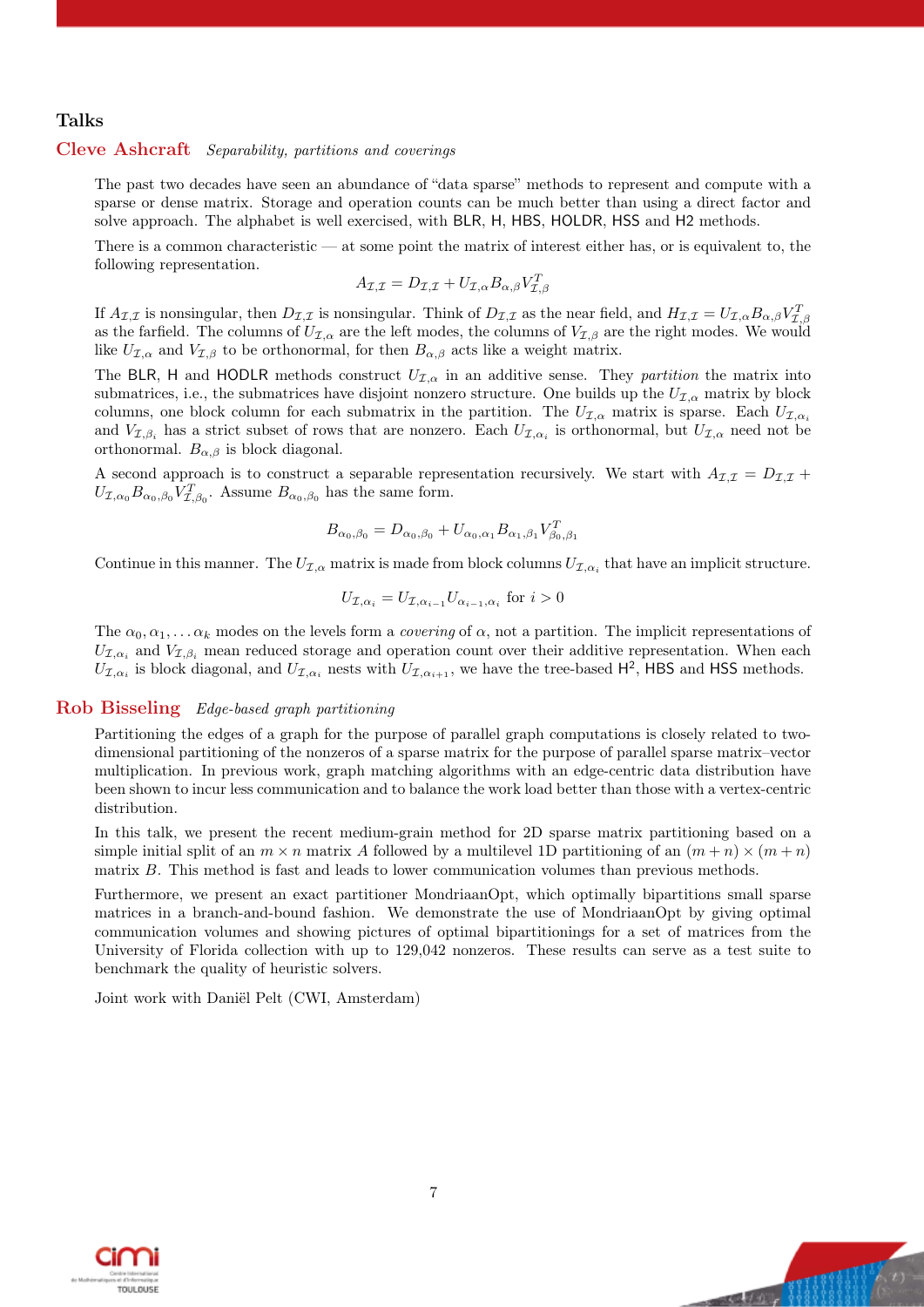#### Andrew Canning Sparse matrix problems in first-principles electronic structure methods for materials science and chemistry.

First-principles materials science and Chemistry codes based on density functional theory (DFT) have become the largest user (by method) of computer cycles at scientific computer centers around the world. At NERSC (National Energy Research Scientific Computing Center) an estimated 20total cycles are used by DFT based codes. These codes are all solving the non-linear eigenfunction problem for the density functional theory based approximation to the many-body Schrodinger Equation (usually the Kohn-Sham form). While the computational cost of the standard dense matrix formalism scales as the cube of the number of atoms in the system in recent years new methods have been developed that exploit some form of sparsity in the eigenfunction problem to reduce the scaling to linear or squared in the number of atoms. In this talk I will give an overview of the different methods and the sparse eigenvalue problems arising in these methods. In particular I will focus on methods that explicitly work with spatially localized eigenfunctions.

#### Eric Darve Fast multipole method and hierarchical matrices

We will present joint-work between Stanford and INRIA on the use of hierarchical matrices for fast algebra. Hierarchical matrices is a ubiquitous format that can be used to perform fast matrix-vector products, factor dense matrices, eliminate fill-in in sparse matrix algebra, and for hybrid solvers with domain decomposition. We will present recent progress on these methods. These methods have been released as part of several software: ScalFmm, PaStiX, MaPHyS, Dense\_HODLR, and Sparse\_MultiFrontal.

Joint work with Pierre Ramet, Luc Giraud, Jean Roman, and Olivier Coulaud.

#### Tim Davis Sparse SVD, and a GPU-accelerated sparse QR

Two related sparse direct methods are presented: sparse QR factorization on the GPU, and a sparsitypreserving reduction to bidiagonal form. Our multifrontal GPU-accelerated sparse QR relies on a novel 'bucket scheduler' algorithm that enables the GPU(s) to exploit a high degree of irregular parallelism. Entire subtrees of the etree reside on the GPU, and the GPU factorizes the frontal matrices in parallel, performing the frontal matrix assembly and factorization itself, without having the data transfered back and forth between the GPU and CPU. For a single subtree, the CPU transfers to the GPU a sparse submatrix of matrix to be factorized, and receives back the resulting factored matrix.

This sparse QR is useful in its own right, for many applications, but it also forms the first step in a sparsity preserving SVD. The SVD starts with a direct method that reduces the sparse R (from QR) from skyline to bidiagonal form, via selective Givens rotations and block-Givens rotations that preserve the skyline.

Joint work with Sanjay Ranka, Nuri Yeralan, Wissam Sid-Lakhdar (sparse QR), and Siva Rajamanikam (sparse SVD).

#### **Jim Demmel** Communication avoiding algorithms for linear algebra and beyond.

Algorithms have two costs: arithmetic and communication, i.e. moving data between levels of a memory hierarchy or processors over a network. Communication costs (measured in time or energy per operation) already greatly exceed arithmetic costs, and the gap is growing over time following technological trends. Thus our goal is to design algorithms that minimize communication. We present algorithms that attain provable lower bounds on communication, and show large speedups compared to their conventional counterparts. These algorithms are for direct and iterative linear algebra, for dense and sparse matrices, as well as direct n-body simulations. Several of these algorithms exhibit perfect strong scaling, in both time and energy: run time for a fixed problem size drops proportionally to the number of processors p, with constant energy. Finally, we describe extensions to very general algorithms involving arbitrary loop nests and array accesses, in a way that may be incorporated into compilers.



**Uny Wild**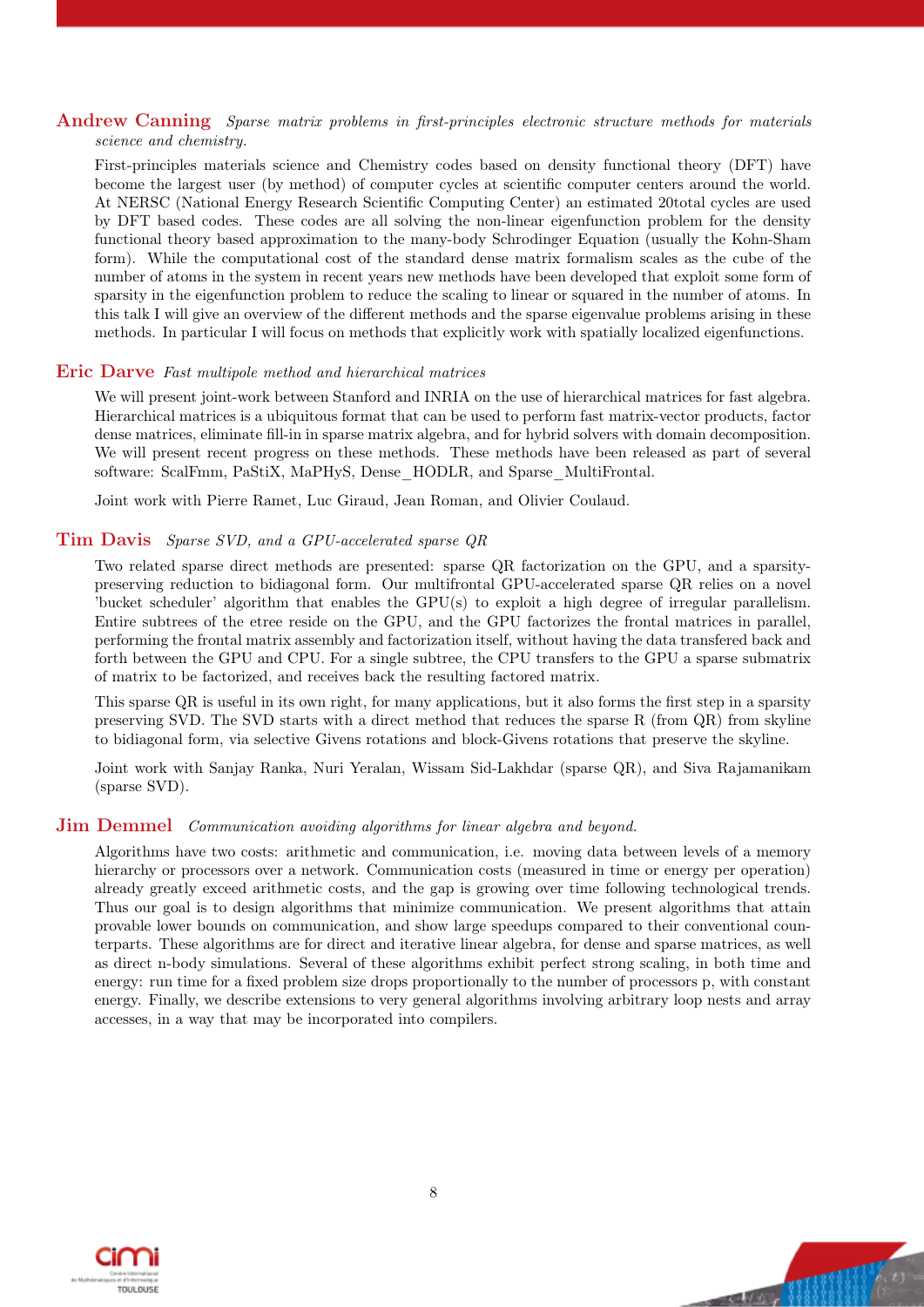#### Romain Dolbeau Exploiting new CPU architectural features for sparse algorithms

With the prophesied end of Moore's Law, compute architectures are changing. After evoking some possible consequences of those changes, we'll look to the short-term with the upcoming Intel Knights Landing processor. Scatter-gather, large vector, masking and stacked memory need all be understood to efficiently exploit the potentially complex memory structures and access patterns of sparse linear algebra algorithms.

#### Joe Eaton Programming techniques for sparse linear algebra on GPUs.

We discuss our efforts to provide a standardized C-level interface for common linear algebra operations on GPUs. Accelerating sparse linear algebra on the latest GPU architectures has real potential for performance gains of hundreds of percent over carefully tuned multi-core CPU-only implementations, but at what cost in complexity? This talk will address the programming approaches needed to utilize GPUs at scale for today's most challenging problems, and give a glimpse of the path forward to exascale applications in CFD, databases and search.

#### Mathieu Faverge Blocking strategy optimizations for sparse direct linear solver on heterogeneous architectures.

In the context of solving sparse linear systems, the nested dissection process partitions the matrix graph to minimize both the fill-in and the computational cost. We found that the classic Reverse Cuthill McKee algorithm used to order unknowns in supernodes might be enhanced to reduce the number of off-diagonal blocks by increasing their sizes. This turns into the same complexity for the factorization algorithm, but allows for more efficient BLAS kernels. On the other side, one might want to split the larger supernode to introduce more parallelism. The regular splitting strategy when applied locally impacts significantly the number of off-diagonal blocks and might have negative effect on the efficiency. In this talk, we present both a new strategy to improve supernodes ordering and splitting strategy that both enlarge the average off-diagonal block sizes without changing the computational cost of the factorization. Performance improvement gains on the supernodal solver PaStiX are shown on multi-cores and heterogeneous architectures.

Joint work with Grégoire Pichon, Pierre Ramet, and Jean Roman.

#### Martin J. Gander Five decades of time parallel time integration.

Time parallel time integration methods have received renewed interest over the last decade because of the advent of massively parallel computers, which is mainly due to the clock speed limit reached on today's processors. When solving time dependent partial differential equations, the time direction is usually not used for parallelization. But when parallelization in space saturates, the time direction offers itself as a further direction for parallelization. The time direction is however special, and for evolution problems there is a causality principle: the solution later in time is affected (it is even determined) by the solution earlier in time, but not the other way round. Algorithms trying to use the time direction for parallelization must therefore be special, and take this very different property of the time dimension into account.

I will show in this talk how time domain decomposition methods were invented, and give an overview of the existing techniques. Time parallel methods can be classified into four different groups: methods based on multiple shooting, methods based on domain decomposition and waveform relaxation, space-time multigrid methods and direct time parallel methods. I will show for each of these techniques the main inventions over time by choosing specific publications and explaining the core ideas of the authors. This talk is for people who want to quickly gain an overview of the exciting and rapidly developing area of research on time parallel methods.

#### Jonathan Hogg Practical manycore pivoting

Strong scaling of sparse linear solvers on manycore architectures requires a solution to the latency bottleneck of traditional threshold partial pivoting. We describe our experiments using new pivoting heuristics on difficult real world problems. These include both multilevel a posteriori ("try-it-and-see") approaches that seek to avoid pivoting and communication avoiding variants that work with a representative subset of the data.

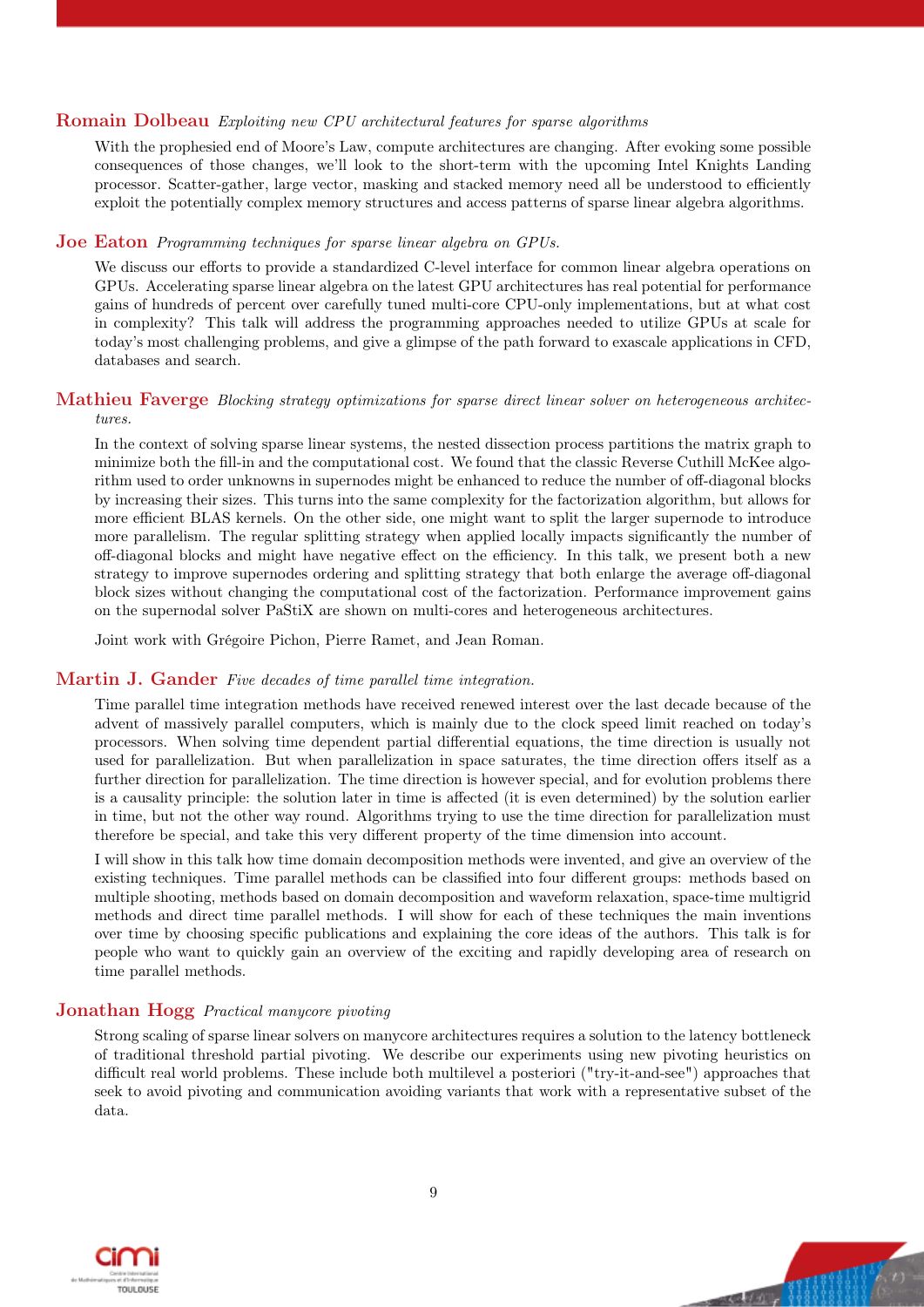#### David Horak PERMON toolbox

We shall present our new software called PERMON (Parallel, Efficient, Robust, Modular, Object-oriented, Numerical) toolbox [3]. It is based on PETSc and it combines domain decomposition methods especially of FETI type (Total-FETI) [1] and quadratic programming (QP) algorithms (such as MPRGP - Modified Proportioning with Reduced Gradient Projections or SMALBE - SemiMonotonic Augmented Lagrangian algorithm for Bound and Equality constraints), both developed by Dostal [2]. The algorithms have the rate of convergence in terms of the bounds on the spectrum of the Hessian matrices. This combination enjoys both numerical and parallel scalabilities for the solution of the contact problems of elasticity.

The core solver layer consists of several modules: PermonQP for unconstrained and equality-constrained QP, its PermonFLLOP extension for FETI, and PermonIneq extension providing algorithms for inequalityconstrained QP. Other modules include PermonPlasticity for plasticity, PermonImage for the image registration, PermonMultiBody for particle dynamics, and others. The main idea of PermonQP is separation of problems and solvers. A QP transformation derives a new QP from the given QP, thus, sort of doubly linked list is generated where every node is a QP.

In case of linear problems, we only need to solve the coarse problem (CP) which is part of the projector in the Hessian. This action is implemented in all parallel sparse direct solvers as a "solve" function which comprises of the forward elimination step followed by the backward elimination step in turn. In case of contact problems, we need a stand-alone transformation matrix denoting a regular matrix that defines the orthonormalization of the rows of coarse space matrix to be able to premultiply by that the RHS vector in dual equality constraint before homogenization or to update SMALSE RHS vector and multiplier. Unfortunately, parallel sparse direct solvers like MUMPS typically use its efficient inner representation of factors, optimized for parallel forward/backward elimination, and they do not typically provide to user neither a stand-alone factor nor separate forward and backward eliminations. So, another approach avoiding to the coarse space matrix orthonormalization is proposed. It is based on the stiffness matrix null-space orthonormalization and constraint matrix scaling by diagonal matrix that stores in each diagonal entry the multiplicity of the corresponding dof. Numerical experiments demonstrating the performance including the highlights with model and engineering problems will be presented at the conference.

Joint work with Zdenek Dostal, Vaclav Hapla, Lukas Pospisil, Alexandros Markopoulos, Martin Cermak, Alena Vasatova, and Radim Sojka, all from IT4I.

#### Valery P. Il'in Parallel approaches of domain decomposition methods on the basis of low-rank matrix approximation.

The efficiency and performance of two-level parallel iterative processes in the Krylov subspaces are investigated in solving large sparse symmetric and non-symmetric systems of linear algebraic equations arising from grid approximations of multi-dimensional boundary value problems for PDEs. A special attention is being given to optimization of the subdomain overlapping size, to the types of interface conditions on adjacent boundaries in the domain decomposition method, and to the aggregation (or coarse grid correction) algorithms. An acceleration of the iterations over the subdomains is based on preconditioning matrices which are low-rank approximations of the original matrices. Various approaches are used for different orders of basic interpolation functions and for different positions of the coarse grid nodes.

An outer iterative process is based on the additive Swartz algorithm, while a parallel solution of subdomain algebraic systems is affected by the direct or the preconditioned iterative Krylov method. A crucial point in implementation of these approaches is a technology of the balanced forming the extended algebraic subsystems in the overlapping subdomains. A comparative analysis of the influence of various parameters is carried out for a representative set of numerical experiments.

Some issues related to the scalability of parallelization on multi-processor systems with distributed and shared memory are discussed.

Joint work with Yana L. Gurieva (Institute of Computational Mathematics)



**Charling**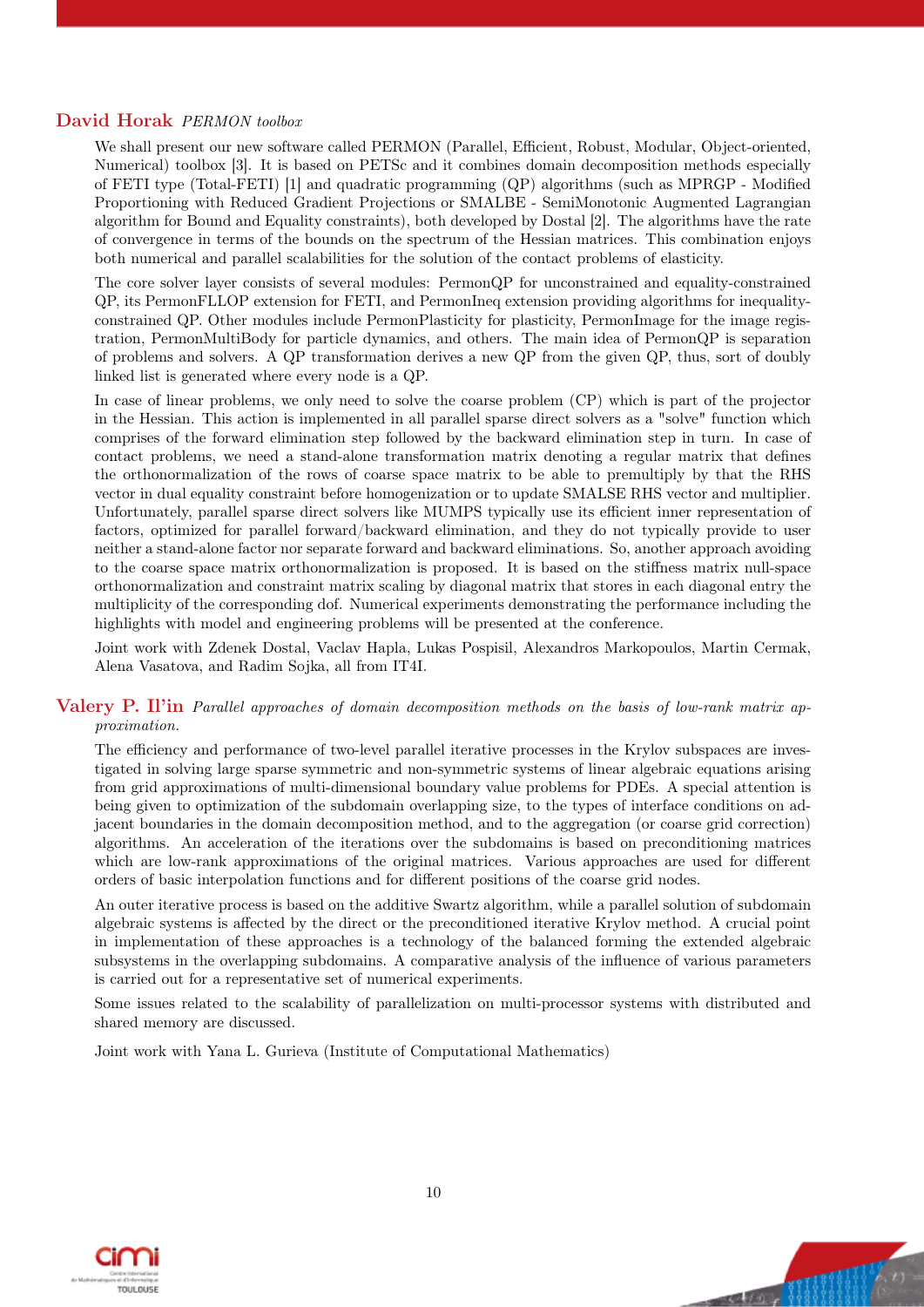#### Oguz Kaya Scalable sparse tensor decompositions in distributed memory systems

We investigate an efficient parallelization of the most common iterative sparse tensor decomposition algorithms on distributed memory systems. A key operation in each iteration of these algorithms is the matricized tensor times Khatri-Rao product (MTTKRP). This operation amounts to element-wise vector multiplication and reduction depending on the sparsity of tensor. We investigate a fine and a coarsegrain task definition for this operation, and propose hypergraph partitioning-based methods for these task definitions to achieve load balance as well as reduce communication requirements. We also design a distributed memory sparse tensor library, HyperTensor, which implements a well-known algorithm for the CANDECOMP/PARAFAC (CP) tensor decomposition using the task definitions and the associated partitioning methods. We use this library to test the proposed implementation of MTTKRP in CP decomposition context, and report scalability results up to 1024 MPI ranks. We demonstrate up to 194 fold speedups using 512 MPI processes on a well-known real world data, and significantly better performance results with respect to a state of the art implementation.

Joint work with Bora Uçar, CNRS and ENS Lyon.

#### Philip Knight Using matrix scaling to identify block structure

We can apply a two-sided diagonal scaling to a nonnegative matrix to render it into doubly stochastic form if and only if the matrix is fully indecomposable. The scaling often reveals key structural properties of the matrix as the effects of element size and connectivity are balanced. Exploiting key spectral properties of doubly stochastic matrices, we will show how to use the scaling to reveal hidden block structure in matrices without any prior knowledge of the number and size of the blocks. In particular, the structure of the basis of the principal singular vectors of the scaled matrix allows us to perform a multi-way partition of the rows and columns of the matrix in the spirit of the Fiedler vector. The application of a Canny filter to one or more singular vectors allows us to detect the number of clusters automatically .

In order to be able to apply our method to as wide a class of problems as possible we introduce preprocessing steps to guard against finding spurious clusters of elements and to make sure our partitions are of a reasonable size.

The method can be thought of as a bi-clustering and we compare our new approach against existing bi-clustering algorithms.

This work was performed in collaboration with Iain Duff, Sandrine Mouysset, Daniel Ruiz and Bora Ucar.

#### **Julien Langou** Improving the communication lower bounds for matrix-matrix multiplication

We consider communication lower bounds for matrix-matrix multiplication in the sequential case (number of messages and total volume of messages). Our new proof technique improves the known lower bound for the number of reads and writes in the sequential memory case. This lower bound can be adapted to hierarchical memory and parallel distributed memory cases.

#### Xiaoye S. Li Hierarchically parallel algorithms for linear systems with data-sparse (sub)matrices

It was long discovered that for structured matrices, such as Hilbert matrix, Toeplitz matrix and the matrices from the BEM methods for integral equations, certain off-diagonal submatrices are numerically rank deficient. Many compression techniques (e.g., truncated SVD) have been developed to exploit low-rankness. These compact forms can be used to design various asymptotically faster and memory-efficient linear algebra algorithms, beyond matrix-vector multiplication. In particular, we have pioneered the work on using hierarchically semi-separable (HSS) compression to develop scalable factorization and solution algorithms for direct solvers or preconditioners.

In this talk, we will briefly survey a number of compression techniques. We will illustrate how the HSS structure can be employed to speed up the solution process for the data-sparse matrices in dense form, as well as for the data-sparse submatrices in sparse form. We will show that both in theory and in practice, the HSS-structured factorizations have much lower complexity than the traditional factorization algorithm. The performance results on the parallel machines will be shown with our recent open-source library STRUMPACK (http://portal.nersc.gov/project/sparse/strumpack/).

Joint work with A. Napov, P. Ghysele and F.-H. Rouet.

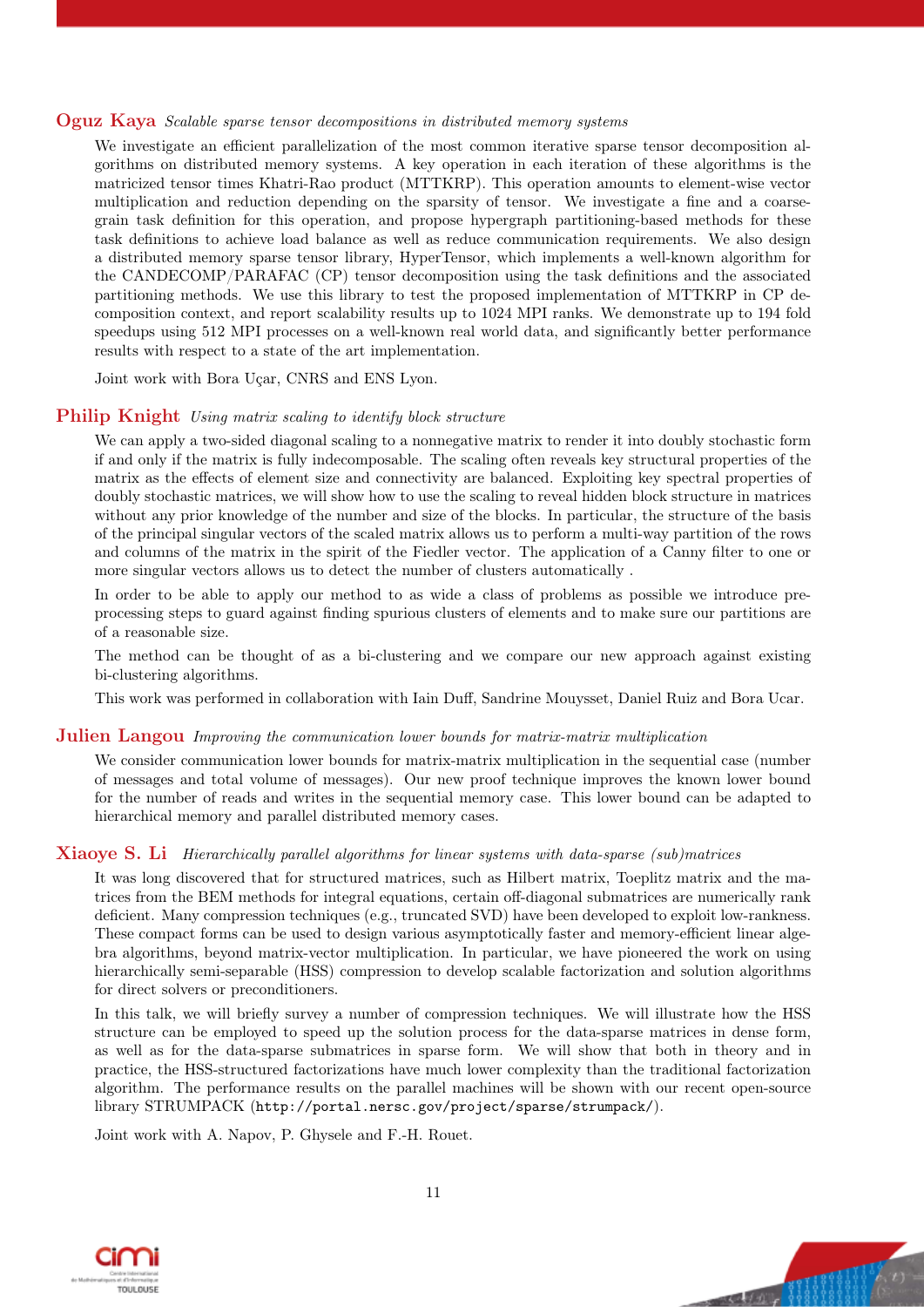#### Florent Lopez Task-based multifrontal QR solver for GPU-accelerated multicore architectures

Recent studies have shown the potential of task-based programming paradigms for implementing robust, scalable sparse direct solvers for modern computing platforms. Yet, designing task flows that efficiently exploit heterogeneous architectures remains highly challenging. In this talk we first discuss the data partitioning using a method suited to heterogeneous platforms allowing task granularity to be sufficiently large to obtain a good acceleration factor on GPU but capable of generating enough parallelism in the task graph. Secondly we handle the task scheduling with a strategy capable of taking into account workload and architecture heterogeneity at a reduced cost. Finally we propose an original evaluation of the performance obtained in our solver on a test set of matrices.

#### Gunnar Martinsson Accelerating direct solvers using randomized methods

The last decade has seen rapid progress in constructing direct (as opposed to iterative) solvers for the linear systems arising upon the discretization of elliptic PDEs. Solvers with linear, or close to linear, complexity have been described for both sparse systems associated with finite element or finite difference discretizations, and for the dense systems associated with the discretization of the corresponding integral equations.

The talk will describe how randomized sampling can be used to accelerate many of the linear algebraic computations that form the backbone of most direct solvers. Randomized schemes can very advantageously be used to compute approximate low rank approximations to matrices. They can also be used to construct so called "data sparse" representations of dense matrices whose off-diagonal blocks are of numerically low rank, such as, e.g., H-matrices, or Hierarchically Semi-Separable matrices.

#### Satoshi Matsuoka Harnessing the deep memory hierarchy with communication reducing algorithms for Exascale.

Future exascale systems is predicted to be largely constrained by memory bandwidth and capacity, rather than FLOPS, in the context of real application performance. While it is plausible to accommodate either of the bandwidth or capacity, it would be difficult to satisfy both at the same time due to power and cost constraints. Although the new breed of non-volatile memory promises to provide lower power and higher density, due to their access characteristics they will likely supplement, not replace, DRAMs and associated caches in the processors. As a result, memory hierarchy will become increasingly deeper, and unless the algorithms will cope with them explicitly, it would be difficult to attain efficient performance.

In order to satisfy both bandwidth and capacity requirements simultaneously, we are working on several breed of communication-reducing algorithms tailored to cope with the deep memory hierarchy. These include (1) partitioned variant of the recently proposed Cell-C-Sigma for sparse matrix operation on GPUs, (2) effective multi-level temporal blocking with programmability assist, and (3) offloading of sparse graph structures to NVM in graph algorithms. The speedup results are quite dramatic for each one, allowing large capacity problems to be resident in lower tiers of the memory hierarchy while preserving performance, without specialized hardware.

#### Gérard Meurant On the convergence of the Arnoldi process for computing eigenvalues

In this talk we are interested in the computation of eigenvalues with the Arnoldi process for a diagonalizable matrix. We consider finding closed-form expressions for the coefficients of a polynomial whose roots are the Ritz values. They are given in terms of the eigenvalues and eigenvectors of A as well as the starting vector. This also yields an expression for the coefficients of the FOM residual polynomial. Then we do the same for the harmonic Ritz values and we obtain an expression for the coefficients of the GMRES residual polynomial. The knowledge of the coefficients of these polynomials can be used to obtain bounds for the distances of the roots to eigenvalues of A.



**Lay Mill**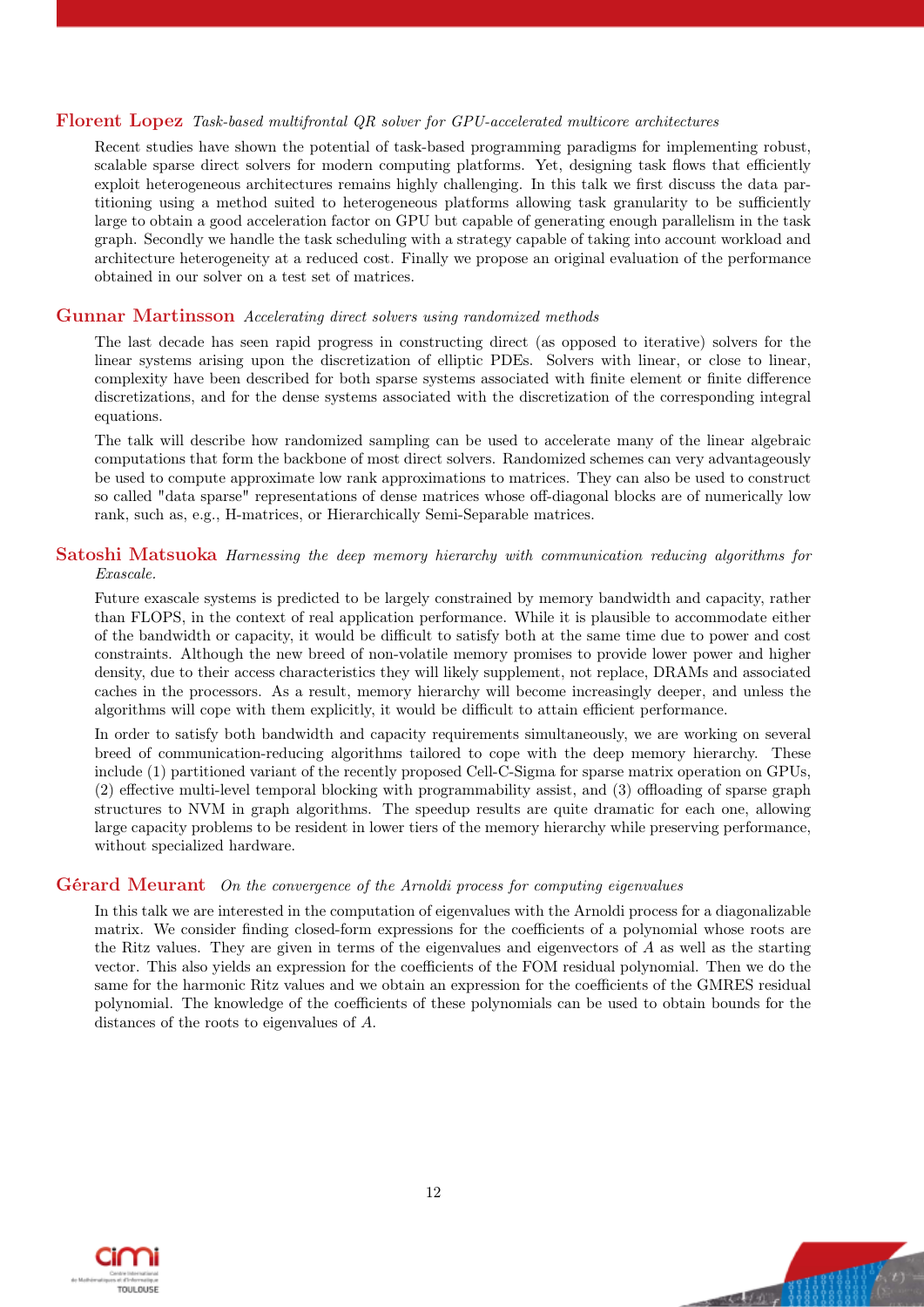#### Kengo Nakajima Parallel multigrid solvers on multicore cluster architectures

Parallel multigrid method is expected to be a powerful tool for large-scale computations, but includes both of serial and parallel communication processes which are generally expensive. The serial communication is the data transfers through memory hierarchies of each processor, while the parallel one is by message passing between computing nodes using MPI. This presentation summarizes recent efforts of optimization of serial and parallel communications in parallel MGCG (conjugate gradient with multigrid preconditioning) solvers with geometric multigrid procedures using up to 4,096 nodes (65,536 cores) of Fujitsu PRIMEHPC FX10 [1]. Performance of both of flat MPI and HB  $M \times N$  (M: number of threads on each MPI process, N: number of MPI processes on each node) has been evaluated. In the present work, new format for sparse matrix storage based on sliced ELL, which has been well-utilized for optimization of SpMV, is proposed for optimization of serial communication on memories, and hierarchical coarse grid aggregation (hCGA) is introduced for optimization of parallel communication by message passing. The parallel MGCG solver using the sliced ELL format provided performance improvement in both weak scaling (25%-31%) and strong scaling (9%-22%) compared to the code using the original ELL format. Moreover, hCGA provided excellent performance improvement in both weak scaling (1.61 times) and strong scaling (6.27 times) for flat MPI parallel programming model [1]. hCGA was also effective for improvement of parallel communications. Computational amount of coarse grid solver for each core of flat MPI is  $256$  (=16x16) times as large as that of HB 16x1. Therefore, hCGA is expected to be really effective for HB  $16 \times 1$  with more than  $2.50 \times 10^5$  nodes of Fujitsu FX10, where the peak performance is more than 60 PFLOPS. CGA and hCGA include a various types of parameters, and the optimum values of those were derived through empirical studies in the present work. Development of methods for automatic selection of these parameters is also an interesting technical issue for future work. Optimum parameters can be estimated based on calculation of computational amounts, performance models, parameters of hardware, and some measured performance of the system. But it is not so straightforward. Because some of these parameters also make effects on convergence, construction of such methods for automatic selection is really challenging.

[1] Nakajima, K., Optimization of Serial and Parallel Communications for Parallel Geometric Multigrid Method, Proceedings of the 20th IEEE International Conference for Parallel and Distributed Systems (ICPADS 2014) (2014) 25-32

#### Yuri Nesterov Complexity bounds for primal-dual methods minimizing the model of objective function

We provide Frank-Wolfe ( $\equiv$  Conditional Gradients) method with a convergence analysis allowing to approach a primal-dual solution of convex optimization problem with composite objective function. Additional properties of complementary part of the objective (strong convexity) significantly accelerate the scheme. We also justify a new variant of this method, which can be seen as a trust-region scheme applying the linear model of objective function. Our analysis works

also for a quadratic model, allowing to justify the global rate of convergence for a new second-order method. To the best of our knowledge, this is the first trust-region scheme supported by the worst-case complexity bound.

#### Esmond G. Ng An update on greedy ordering heuristics

The minimum degree (MD) and minimum local fill (MLF) algorithms are two often mentioned bottomup heuristics for reordering the rows and columns of a sparse symmetric matrix to reduce the cost of computing its symmetric factorization. Between the two, the MD algorithm is probably the best-known and most widely-used heuristic. The primary reason why the MLF algorithm has not been as popular as the MD algorithm is because of the general belief that a MLF ordering is very expensive to compute. We have recently described an efficient implementation of the MLF algorithm using an updating scheme due to Wing and Huang. In this talk, we will report on an extensive experiment, in which several implementations based on the MD and the MLF heuristics were compared with an implementation of the nested dissection algorithm. As far as we know, this may be the most exhaustive comparision that has ever been conducted.

Joint work with Barry W. Peyton (Dalton State College)



the Way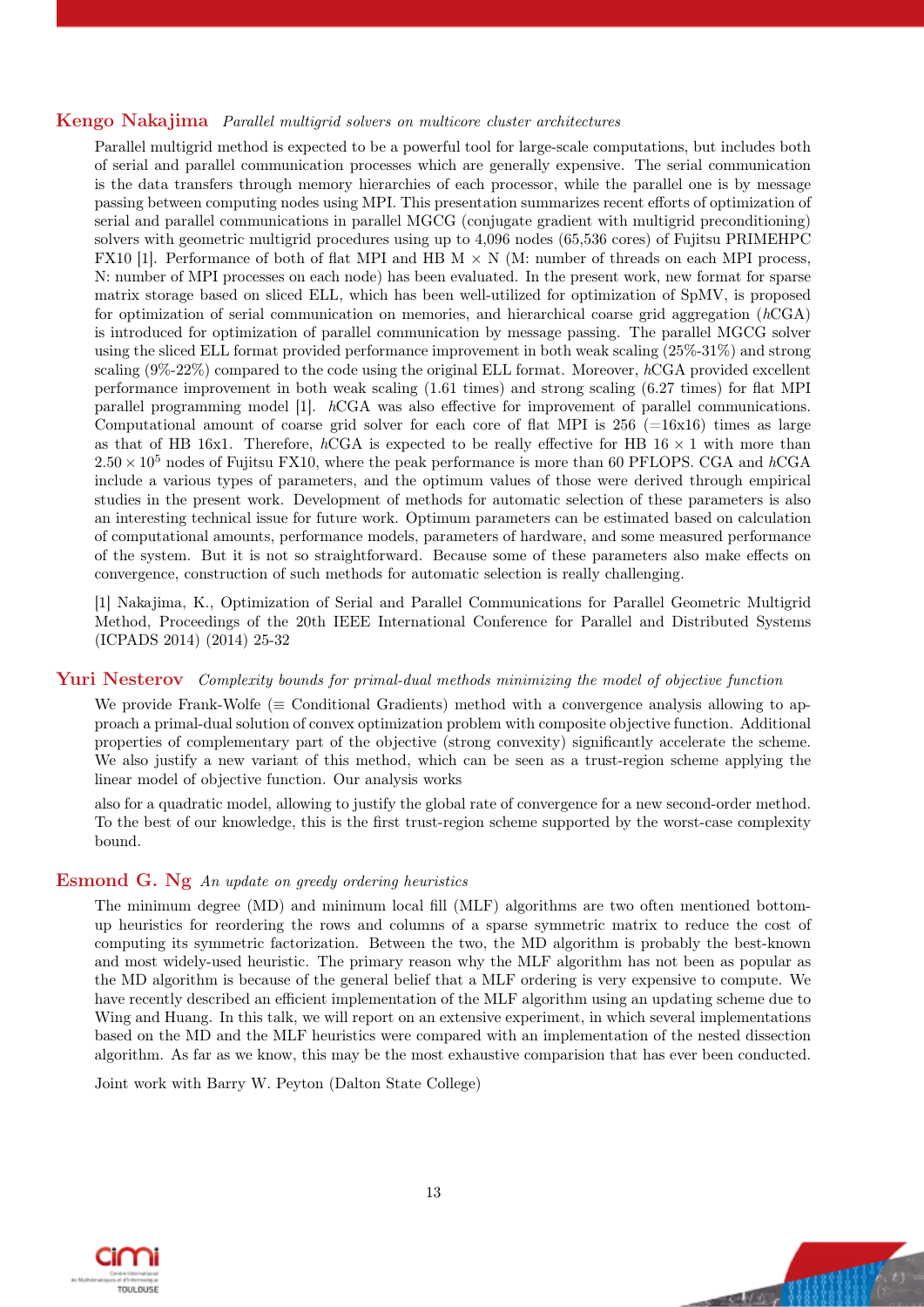#### Yvan Notay Multilevel solution of linear systems with graph Laplacian matrices.

Graphs appear in a large variety of applications. As a consequence, their structure is very diverse, making difficult the design of a general purpose solver for the linear systems associated with graph Laplacian matrices. Direct solvers can be occasionally fast, and simple iterative methods such as the Gauss–Seidel method are efficient in a number of cases. However, more sophisticated approaches are needed to cope with large graphs without much a priori knowledge on their structure or their algebraic properties.

Among these, it is natural to consider multilevel algorithms based on the aggregation of the unknowns. Indeed, on the one hand, aggregation is a standard process to obtain a coarse representation of a graph. On the other hand, related methods have been proved efficient to solve discrete scalar elliptic PDEs [1,2], which includes the Laplacian of mesh-type graphs.

Now, performing experiments on graphs from the University of Florida Collection, it turns out that, whereas existing methods and simple (greedy type) aggregation schemes are often efficient, they cannot be considered as robust: depending on the case at hand, they can exhibit slow convergence, or excessive complexity (because the size of the graph does not decrease fast enough from one level to the next), or both.

This led us to develop a new aggregation method, which combines a greedy type scheme (forming sometimes aggregates with hundreds of unknowns) with a quality control along the lines of the approach already followed in [2], aiming at guaranteeing that the two-level condition number is below a prescribed threshold.

Experiments show that the resulting method solves robustly all graphs from the University of Florida and some other collections, and is on average significantly faster than any competitor.

[1] Y. Notay, An aggregation-based algebraic multigrid method, Electron. Trans. Numer. Anal., 37 (2010), pp. 123-146.

[2] A. Napov and Y. Notay, An algebraic multigrid method with guaranteed convergence rate, SIAM J. Sci. Comput., 34 (2012), pp. A1079-A1109.

Joint work with Artem Napov.

#### Alex Pothen The Virtual Scalpel: real-time matrix computations and finite elements for surgery

Eye surgeons learn their craft on animal models, but these models differ from human eyes in their viscoelastic properties. Simulators based on haptics and computer graphics have the potential to provide better training tools for surgery. These simulators need to update images of the eye from ten to hundred times per second to provide realistic visualization.

We present fast matrix computation algorithms to support interactive visualization of solid finite element models of human organs. Integrating support for cutting with real-time finite element solution methods is a computational challenge due to two reasons: First, high update rates are required for graphical and haptic rendering; Second, the connectivity changes due to the cutting (removal and insertion of nodes and elements, and re-meshing around the cut) necessitate corresponding changes to the underlying system of linear equations. We describe an algorithm that provides a fast visualization functionality through an augmented matrix approach, a hybrid linear equation solver, and sophisticated exploitation of sparsity in the matrices and vectors. The time complexity of our algorithm is bounded by a term linear in the number of nonzeros in the Choleslky factors of the initial matrix. We are able to provide ten to hundreds of updates per second for meshes with hundreds of thousands of elements. To the best of our knowledge, this is the first such result for meshes of this size.

The fast update problem arises in contingency analysis of electric power grids also, when operators have to pre-compute strategies for actions to take when a specified number of the elements in the grid fail. This problem is computationally intensive due to the large number of cases that must be analyzed. The augmented matrix approach makes it possible to successively update the solutions with increasing numbers of failed elements.

Joint work with Yu-Hong Yeung (Purdue) and Jessica Crouch (Old Dominion University).



**Cong Million**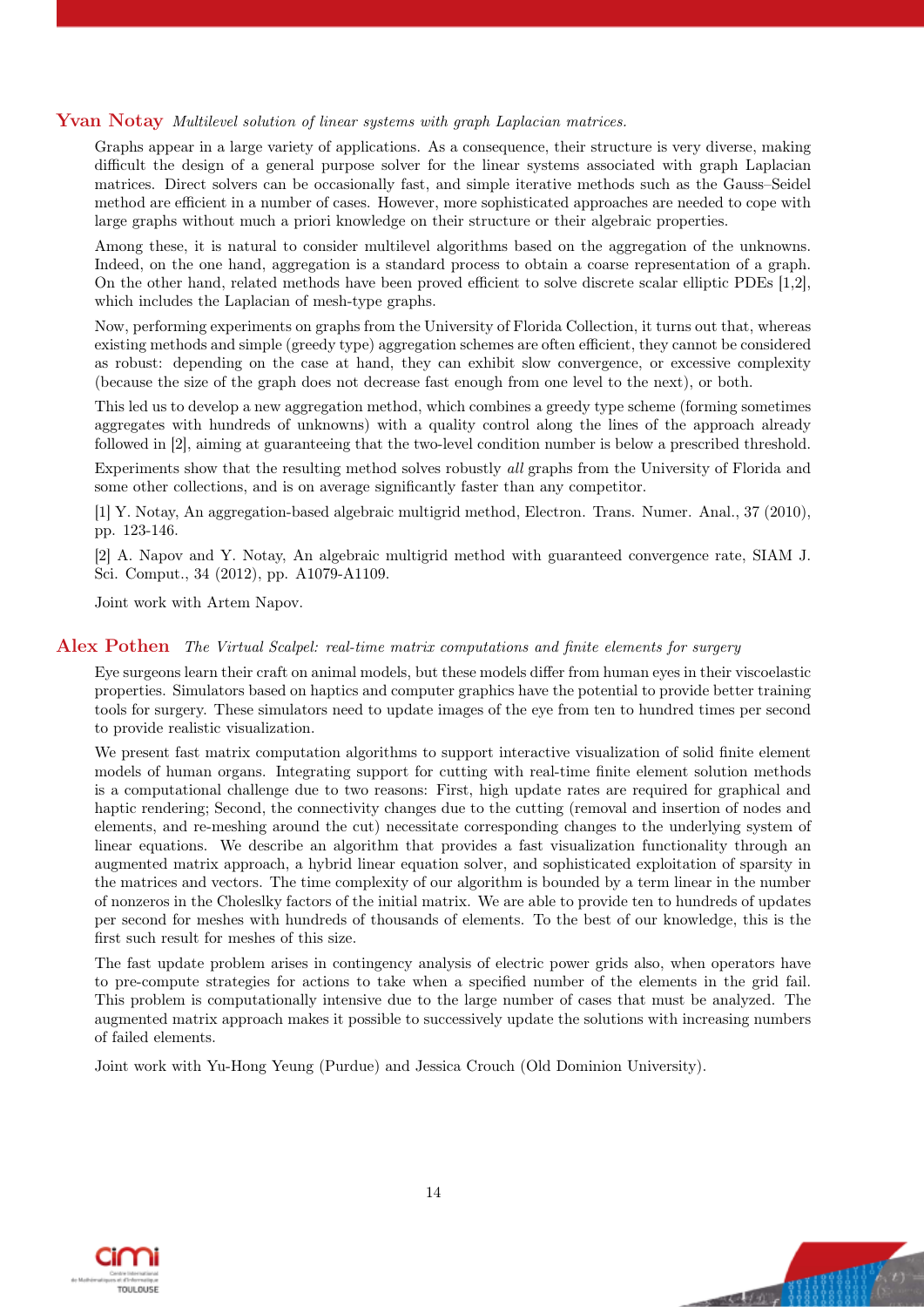# Sergey G Pudov Intel Math Kernel Library Inspector-Executor Sparse BLAS API for iterative computa-

tions

The implementation of Sparse BLAS functionality in the Intel Math Kernel Library (Intel MKL) versions not higher than 11.2 is based on the NIST\* Sparse BLAS C implementation. This API uses a single function call for any compute operation and does not allow passing optimization information between function calls. This limits certain aggressive optimizations, such as balancing based on matrix sparsity patterns, matrix reordering, and even matrix format changes. These optimizations require time compared to one sparsematrix vector multiplication and become beneficial only when multiple operations are performed with a single matrix, such as in iterative solvers. Intel MKL 11.3 Beta introduces an inspector-executor API, which uses a two-step approach to computations. The analysis stage is used to inspect the matrix sparsity pattern and apply matrix structure changes. The information from the analysis stage is used in subsequent calls to do computations with higher performance. The API offers a consistent support for C- and Fortran-style data layouts (row- and column-major) and indexing (zero-based and one-based), as well as combinations of these. It supports key sparse matrix storage formats: CSR (CSC), COO and BSR. I will discuss optimizations made to support iterative solvers with matrix-vector multiplications and triangular solvers aimed to achieve scalability on Intel Xeon and Intel Xeon Phi processors.

#### Steven C. Rennich GPU acceleration of sparse Cholesky factorization.

Sparse matrix factorization, a critical algorithm in many science, engineering and optimization applications, has had difficulty effectively leveraging a large portion of the computational resources offered by GPUs both in single-node and cluster environments. Reasons for this difficulty include the inherent irregularity of data and computation in a sparse direct factorization, slow PCIe communication between the GPU can the CPU, and the complexity of writing and debugging massively parallel code.

To better understand these issues and discover / demonstrate how GPUs can be applied to the sparse factorization operation, we have been engaged in two projects. A detailed GPU optimization of the leftlooking, supernodal Cholesky factorization method in SuiteSparse/CHOLMOD, and a minimally-invasive optimization of the right-looking, multi-frontal Cholesky method in the Watson Sparse Matrix Package (WSMP).

In this talk we will discuss the optimization strategies followed, performance benefits achieved, current performance limiters and avenues for further improvement for both WSMP and SuiteSparse/CHOLMOD.

Joint work with Timothy A. Davis (Texas A&M), Anshul Gupta (IBM), Natalia Gimelshein (NVIDIA), and Send Koric (University of Illinois / NCSA).

#### **Joost Rommes** Challenges in numerical simulation of electrical circuits

Solution of large systems of (non)linear equations is among the most computationally intensive tasks in numerical simulation of electrical circuits. A wide range of methods has been developed by experts in electrical engineering and scientific computing to meet the industry's requirements on speed and accuracy, but successfully combining these methods is a major challenge for several reasons, including the scattering over various libraries, software architectural decisions, and unknown and/or hardly predictable effects on accuracy when combining methods. In this presentation we give an impression of the algorithmic and architectural choices that have to be made, with main emphasis on trade-offs between flat and hierarchical solvers, iterative and direct solvers, exact and inexact methods, and full and reduced order models.

Joint work with Olivier Maury





**Charling**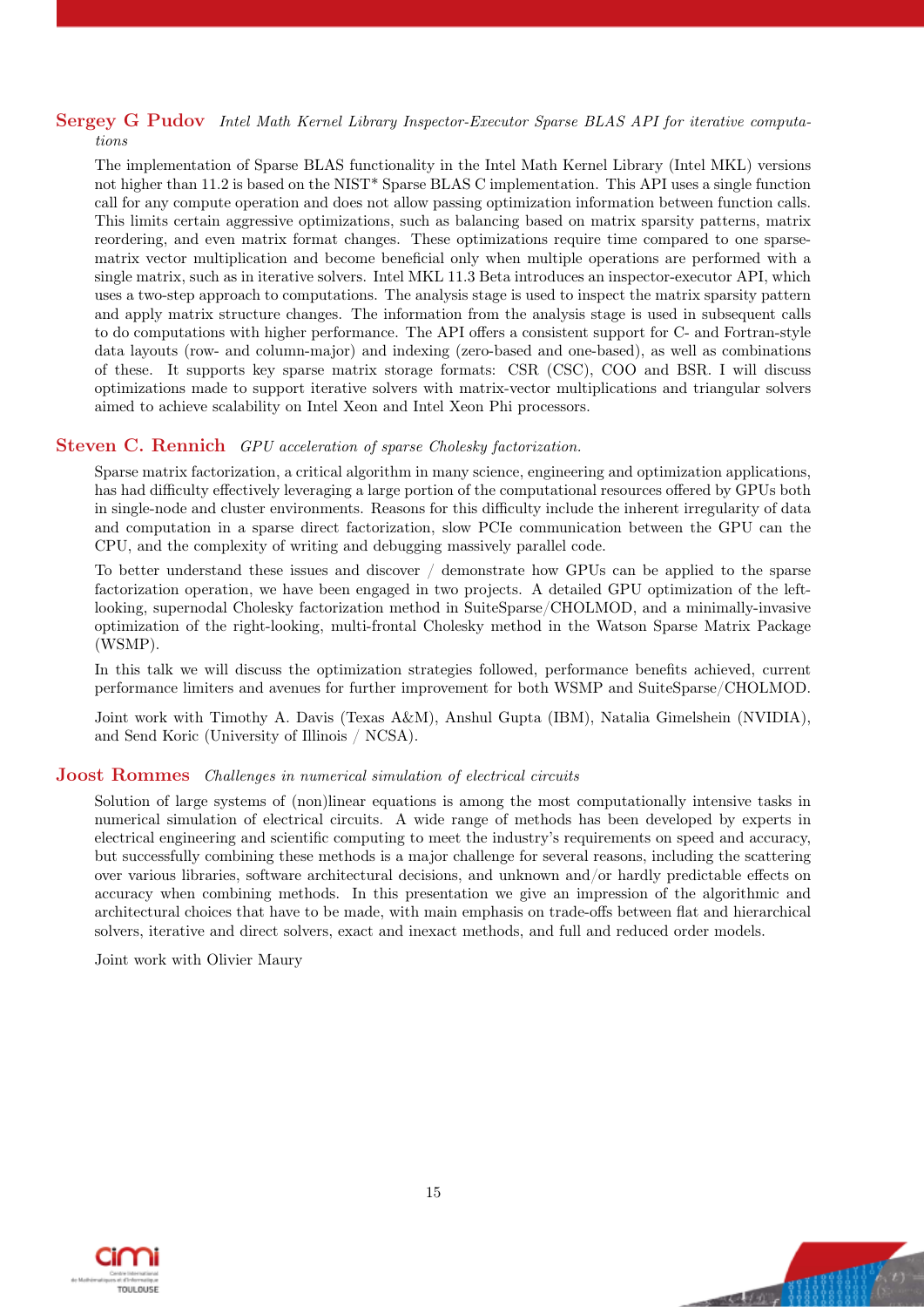#### Ahmed H. Sameh A scalable parallel algorithm for large sparse symmetric eigenvalue problems.

The trace-minimization scheme (TraceMin) proved to be a robust and scalable parallel algorithm for obtaining few of the smallest eigenpairs of large sparse symmetric eigenvalue problems  $Ax = \lambda Bx$ , where A is symmetric and  $B$  is symmetric positive definite. Although the first version of this algorithm was published in 1982 (more than three decades ago) exhaustive tests have shown that TraceMin is quite competitive to many eigensolvers introduced since the late 1990s. In this presentation we outline simple modifications of TraceMin that allows computing large number of eigenpairs belonging to any intermediate interval in the spectrum.

Joint work with Alicia Klinvex (Purdue)

#### Wil Schilders Model order reduction for coupled problems using low rank approximations.

Model order reduction (MOR) and numerical linear algebra are fields that are very closely related, especially when Krylov subspace methods are used for the reduction. In addition, the systems to be reduced are also sparse. Hence, it is not surprising that the field has seen rapid development of effective methods, starting with the Pade-via-Lanczos (PVL) method by Freund and Feldmann in 1994. Many issues have been resolved, so that MOR for linear problems is well developed by now.

In recent years, the focus for model order reduction is shifting to parameterized problems, nonlinear problems, differential-algebraic equations and coupled systems. In this talk, we will discuss a method we recently developed for the latter class of problems. It makes use of low rank approximations of the sparse coupling blocks by performing generalized singular value decompositions (GSVD), enabling a splitting of the coupled problem into a number of sub problems for which conventional MOR techniques can be used. The GSVD ensures that a suitable weighting of the off diagonal blocks with respect to the diagonal blocks is used, thereby identifying strong and weak couplings automatically.

The method will be discussed in more detail, and examples originating in the electronics industry will be used to show the effectiveness.

#### **Jennifer Scott** Incomplete factorization preconditioners for large sparse least squares problems.

To solve large-scale sparse linear least squares problems iterative methods can potentially offer a number of important advantages over direct methods. However, for iterative methods to be effective, a preconditioner is required. In the last decade, a number of preconditioners have been proposed (including RIF, MIQR, BIF and BA-GMRES). In this talk, we report on using our recent limited memory incomplete factorization preconditioners to solve least squares problems. Our incomplete factorization is based on the ideas of Tismentsky and has been shown to be effective, efficient and robust for symmetric systems coming from a wide range of applications. We explain the approach and its possible use for least squares problems. Numerical results for test examples arising from practical problems are used to illustrate the strengths and limitations of the approach.



 $\overline{u}$  ,  $\overline{u}$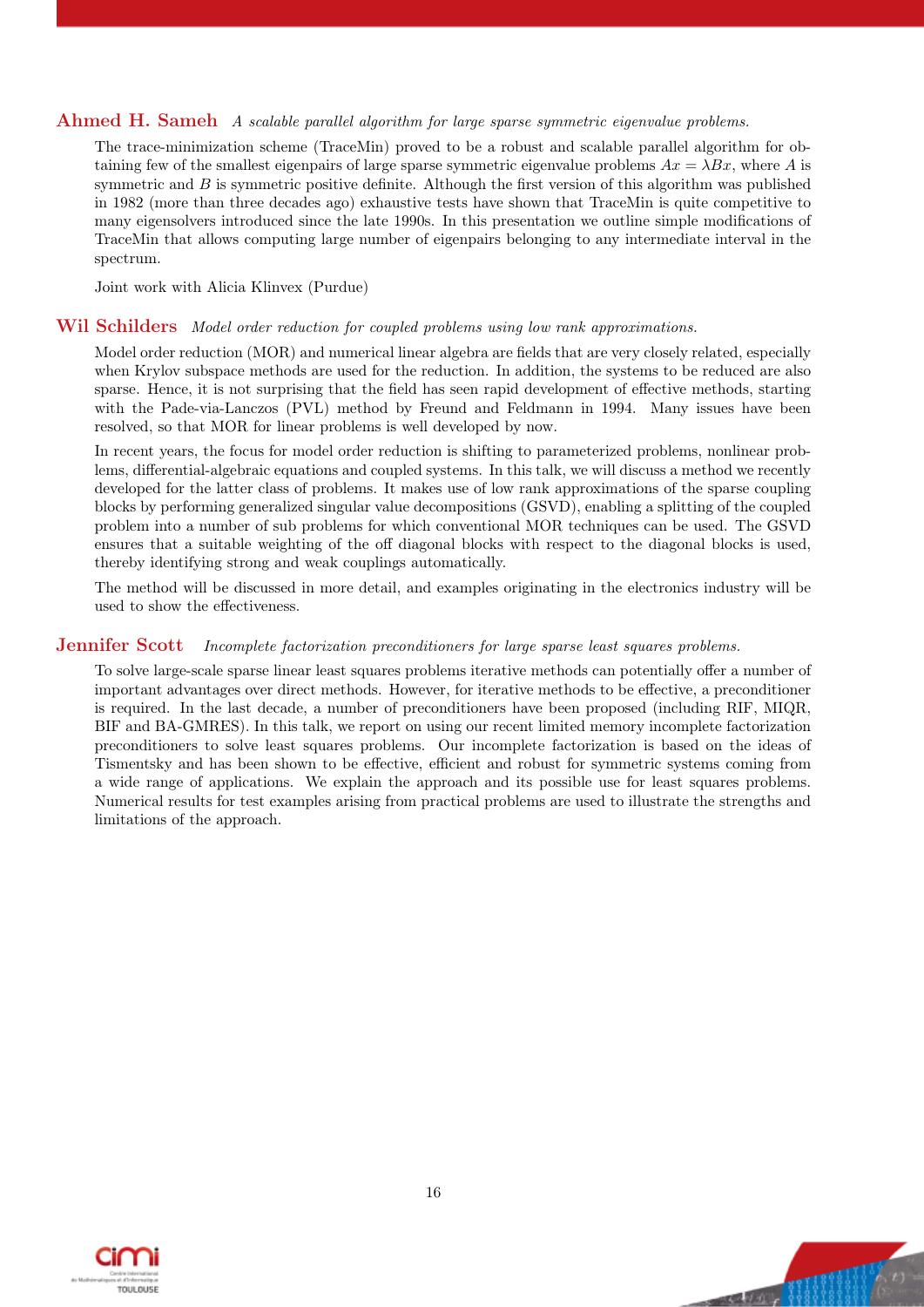# Sergey Solovyev Parallel implementation of multifrontal hierarchically semi-separable solver for 3D Helmholtz

problem.

We present a parallel implementation of the multifrontal sparse solver to solve 3D Helmholtz problem. It is based on Gauss-elimination direct solver coupled with Nested Dissection reordering approach and compressing factors by using low-rank approximation technique and HSS format. After discretization of Helmholtz equation with perfectly matched layer (PML) boundary conditions arises the complex symmetric matrix which is factorized as  $LDL<sup>T</sup>$  in double precision arithmetic. Low-rank approximation of the offdiagonal blocks is performed by cross approximation technique (CA); the diagonal blocks are presented in HSS-format. Despite this algorithm is faster than traditional direct solvers and uses significantly less memory, it still cannot solve large Helmholtz problems which appeared in geophysics. Therefore, the parallel version of the algorithm has been developed. It is dedicated for on distributed memory systems (clusters) using hybrid OpenMP and MPI parallelization. OpenMP parallelization is performed due to optimized BLAS and LAPACK functions implemented in Intel MKL. MPI parallelization is based on distributing nodes of elimination tree between cluster nodes. In the direct solver algorithms, distribution of  $LDL<sup>T</sup>$ factors between cluster nodes can be predicted before starting the factorization (after reordering step). So, the main problem is constructing a balanced node distribution to improve MPI-scalability. Static distribution can be inefficient for low-rank solvers since size estimations for compressed  $LDL<sup>T</sup>$ -factors are quite inexact. We propose a dynamic elimination tree nodes distribution to handle with this problem. At first, we suppose that all factors are not compressed and we start distributing them between cluster nodes as much as possible. After factorization and compressing process these factors are collected on certain cluster nodes. The next step is distributing and factorizing other nodes of elimination tree. So, while performing factorization process there are two types of cluster nodes: the first ones save factors (factorized elimination tree nodes) and send them by request to other cluster nodes for computing Schur complement of the next matrix columns; the other group of cluster nodes perform factorization. As the factorization process continues, more cluster nodes are storing factorized data and less nodes perform factorization. Proposed scheme is memory effective and can solve problems provided that compressed  $LDL<sup>T</sup>$ -factors fit total clusters RAM (CRAM). The MPI-scalability of proposed scheme depends on the size of factors relative to the size of CRAM and increases with increasing number of cluster nodes.

The research described is supported by CRDF grant RUE1-30034-NO-13 and RFBR grants 14-01-31340, 14-05-31222, 14-05-00049.

#### Dan C. Sorensen A DEIM induced CUR factorization.

I will present a CUR matrix factorization based upon the Discrete Empirical Interpolation Method (DEIM). A CUR factorization provides a low rank approximate factorization of a given matrix A of the form  $A \approx \text{CUR}$  where C is a subset of the columns of A and R is a subset of the rows of A. The matrix U is constructed so that CUR is a good approximation to A. Assuming a low rank SVD  $A \approx VSW^T$ is available, the DEIM points for  $V$  and  $W$  are used to select the matrices  $C$  and  $R$  respectively. This approximate factorization will satisfy  $\|\mathbf{A} - \mathbf{C} \mathbf{U} \mathbf{R}\|_2 = \mathcal{O}(\sigma_{k+1})$ , the first neglected singular value of **A** for a certain construction of U.

#### Philippe Toint Evaluation complexity in constrained and unconstrained nonlinear optimization.

We review the available results on the evaluation complexity of algorithms using Lipschitz-continuous Hessians for the approximate solution of nonlinear and potentially nonconvex optimization problems. Here, evaluation complexity is a bound on the largest number of problem functions (objective, constraints) and derivatives evaluations that are needed before an approximate first-order critical point of the problem is guaranteed to be found. We start by considering the unconstrained case and examine classical methods (such as Newton's method) and the more recent ARC2 method, which we show is optimal under reasonable assumptions. We then turn to constrained problems and analyze the case of convex constraints first, showing that a suitable adaptation ARC2CC of the ARC2 approach also possesses remarkable complexity properties. We finally extend the results obtained in simpler settings to the general equality and inequality constrained nonlinear optimization problem by constructing a suitable ARC2GC algorithm whose evaluation complexity also exhibits the same remarkable properties.

Joint work with Coralia Cartis (University of Oxford) and Nick Gould (STFC-RAL).



Char He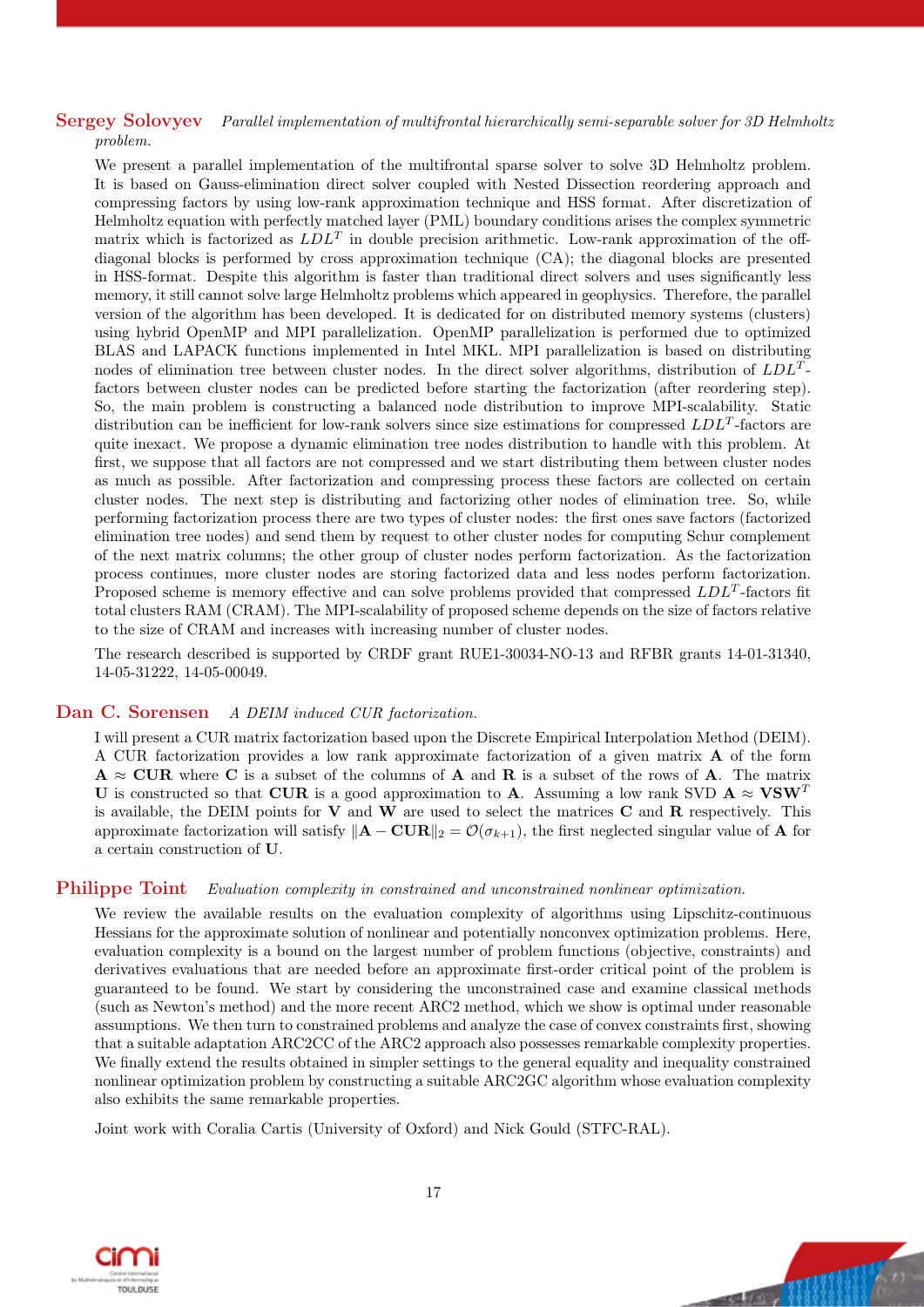#### Miroslav Tůma Algebraic preconditioning of symmetric indefinite systems

Sparse symmetric indefinite linear systems of equations arise in many practical applications. A preconditioned iterative method is frequently the method of choice. In the talk we will consider both general indefinite systems and saddle-point problems and we will summarize our work along these lines based on the recently adopted limited memory approach. A number of new ideas proposed with the goal of improving the stability, robustness and efficiency of the resulting preconditioner will be mentioned.

Based on joint work with Jennifer Scott

#### Bora Uçar Two approximation algorithms for bipartite matching on multicore architectures

We propose two heuristics for the bipartite matching problem that are amenable to shared-memory parallelization. The first heuristic is very intriguing from a parallelization perspective. It has no significant algorithmic synchronization overhead and no conflict resolution is needed across threads. We show that this heuristic has an approximation ratio of around 0.632 under some common conditions. The second heuristic is designed to obtain a larger matching by employing the well-known Karp-Sipser heuristic on a judiciously chosen subgraph of the original graph. We show that the Karp-Sipser heuristic always finds a maximum cardinality matching in the chosen subgraph. Although the Karp-Sipser heuristic is hard to parallelize for general graphs, we exploit the structure of the selected subgraphs to propose a specialized implementation which demonstrates very good scalability. We prove that this second heuristic has an approximation guarantee of around 0.866 under the same conditions as in the first algorithm. We discuss parallel implementations of the proposed heuristics on a multicore architecture. Experimental results, for demonstrating speed-ups and verifying the theoretical results in practice, are provided.

Joint work with Fanny Dufosse, Inria Lille, Nord Europe and Kamer Kaya, Sabanci University, Istanbul, Turkey

#### Pascal Vezolle OpenPower and IBM Exascale hybrid architecture overview and benefits for sparse matrices

Over the last several decades, the computing power of processors has roughly doubled every two years. Initially, increasing clock frequency was the main enabler of increased performance. When the CPU clock frequency flattened, the introduction of multiple processing cores became the major driver. This approach has increased significantly the computing capacities versus the memory performance per core. The accelerator technology massive adoption in HPC, like Graphic Processor Unit (GPU), has reinforced the computation and memory imbalance. This imbalance is a major performance bottleneck for most of the applications based of large sparse matrices. In this presentation we will outline IBM coming HPC pre-exaflop innovative architecture involving multiple heterogeneous processing elements, different memory pools with non-uniform memory access (NUMA). We will show benefits for sparse matrix implementations of high memory bandwidth, and CPU/GPU NUMA integration with no data programmable transfer. We will illustrate through a simple sparse matrix-vector product example the memory dependency and implicitly the performance degradation depending on the number of cores used per node.

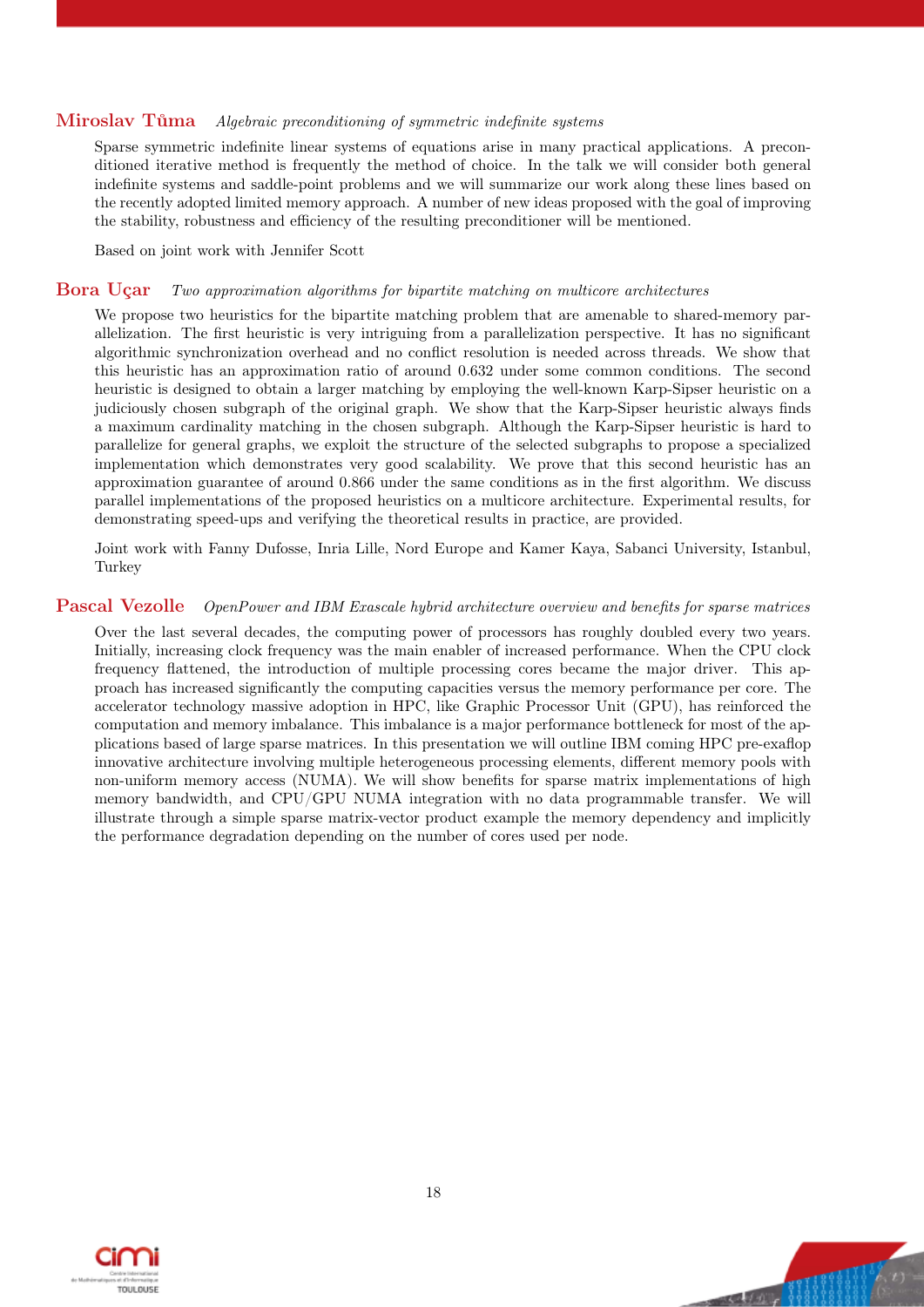#### Luis Nunes Vicente Direct search based on deterministic and probabilistic descent

Direct-search methods are a class of popular derivative-free algorithms characterized by evaluating the objective function using a step size and a number of (polling) directions. When applied to the minimization of smooth functions, the polling directions are typically taken from positive spanning sets which in turn must have at least  $n+1$  vectors in an n-dimensional variable space. In addition, to ensure the global convergence of these algorithms, the positive spanning sets used throughout the iterations must be uniformly nondegenerate in the sense of having a positive (cosine) measure bounded away from zero.

However, recent numerical results indicated that randomly generating the polling directions without imposing the positive spanning property can improve the performance of these methods, especially when the number of directions is chosen considerably less than  $n + 1$ .

In this talk, we analyze direct-search algorithms when the polling directions are probabilistic descent, meaning that with a certain probability at least one of them is of descent type. Such a framework enjoys almost-sure global convergence. More interestingly, we will show a global decaying rate of  $1/\sqrt{k}$  for the gradient size, with overwhelmingly high probability, matching the corresponding rate for the deterministic versions of the gradient method or of direct search. Our analysis helps to understand numerical behavior and the choice of the number of polling directions.

We will also review global rates and worst case complexity bounds for derivative-free optimization using direct search as a guide.

This is joint work with Mahdi Dodangeh, R. Garmanjani, S. Gratton, Clément Royer, and Zaikun Zhang.

#### **Jianlin Xia** Superfast direct eigensolvers for large symmetric matrices and the structured perturbation analysis.

We consider the eigenvalue solution of some large symmetric matrices, including banded matrices and matrices with small off-diagonal numerical ranks. We present a superfast (nearly  $O(n)$  complexity) divideand-conquer algorithm for finding all the eigenvalues as well as all the eigenvectors (in a structured form), together with the approximation error analysis due to the off-diagonal compression. The matrices can be represented or approximated by certain hierarchical structured forms. We show how to preserve the hierarchical structure throughout the dividing process after recursive updates, and how to quickly perform stable eigendecompositions of the structured forms. The rank structure of the eigenmatrix is also shown. We further discuss the structured perturbation analysis, i.e., how the compression of the off-diagonal blocks impacts the accuracy of the eigenvalues. General results on the approximation errors as well as the accuracy refinement are presented. They show that structured methods can serve as an effective and efficient tool for approximate eigenvalue solutions with controllable accuracy. In particular, some eigenvalues may be accurately estimated even though the off-diagonal approximation accuracy is modest.

The algorithm and analysis are useful for finding the eigendecomposition of matrices arising from some important applications, such as banded matrices, Toeplitz matrices, and certain sparse or dense discretized problems. Extensions to SVDs and repeated eigenvalues are considered. The algorithm can also be made matrix-free, i.e., the structured or sparse approximations can be constructed based on matrix-vector multiplications only.

Joint work with James Vogel.



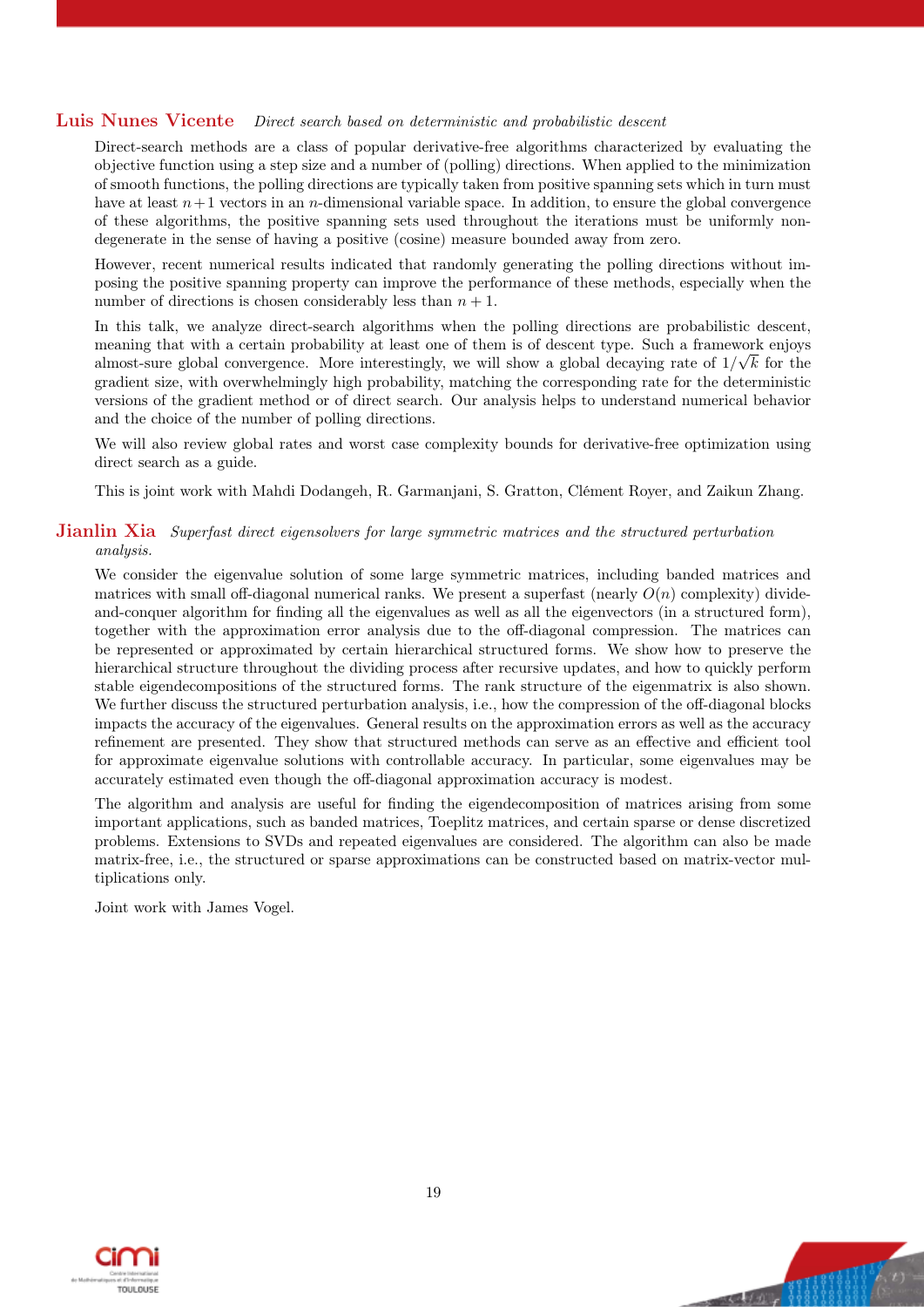#### Yin Zhang Block algorithms in an augmented Rayleigh-Ritz framework for large-scale exterior eigenpair computation.

Iterative algorithms for computing a set of eigenpairs of large matrices consist of two main steps: a subspace update step and a Rayleigh-Ritz (RR) projection step. In this paper, we propose an augmented Rayleigh-Ritz (ARR) step that can provably accelerate convergence under mild conditions. We consider two block (as opposed to Krylov subspace) algorithms by coupling the ARR procedure with two subspace update schemes: (i) the classic power method applied to multiple vectors without periodic orthogonalization, and (ii) a recently proposed Gauss-Newton method. In block algorithms, the RR step is arguably the bottleneck in scalability as the number of computed eigenpairs increase. Our key design objective is for the algorithms to approach a certain optimal scalability under favorable conditions. That is, they should ideally call the augmented Rayleigh-Ritz step once and attain a sufficient accuracy, while the subspace update step is close to being embarrassingly parallel under a suitable data mapping scheme. We perform extensive computational experiments in Matlab (without explicit code parallelization) to evaluate the proposed algorithms in comparison to a few state-of-the-art eigensolvers. Numerical results suggest strong potentials for the proposed algorithms to reach high levels of scalability on a wide range of problems.

Joint work with Zaiwen Wen.



Va, Wil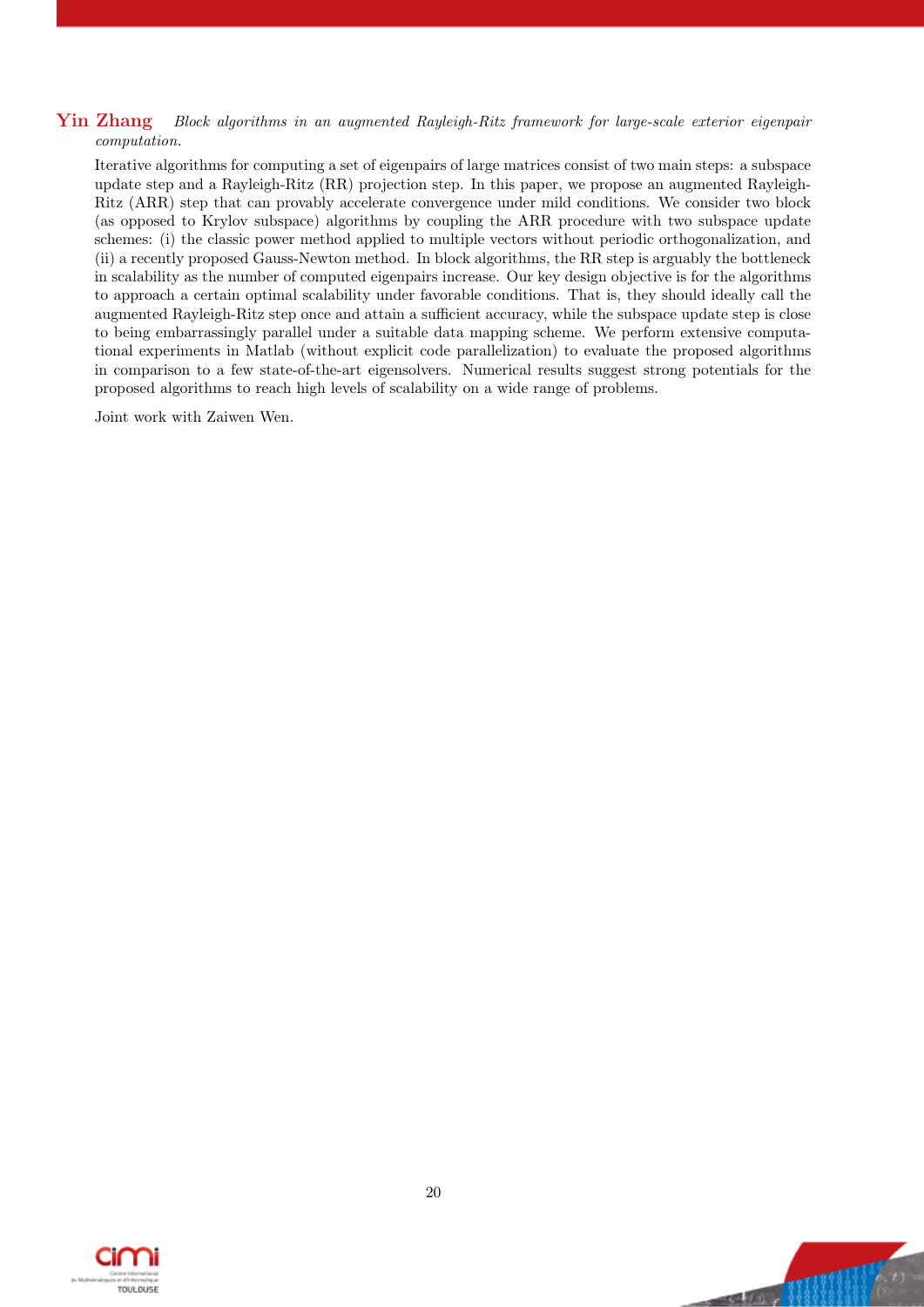#### Posters

#### Loïc Michel Derivative-free optimization by model-free control approach.

The model-free control approach has been designed as a robust controller to overcome difficulties of tuning classical controller when the process to control is not "well-modeled". The proposed controller is very easy to tune considering a few parameters that are related to a rough estimation of the general behavior of the process to control (like dc gain...). Therefore, no specific identification of the process is required while providing very good tracking performances for nonlinear systems. To ensure such interesting performances, the controller needs the computation of numerical derivatives of the measured controlled output signal, which could be difficult to obtain especially in a noisy environment. Recent progresses substituted the computation of the numerical derivatives by an initialization function that makes the controller more robust when stabilizing for example switched processes and such. Last developments would extend the properties of the proposed model-free controller to include the extremum seeking control of nonlinear systems without any computation of derivative or gradient. The proposed derivative-free optimization strategy has been tested in the case of simple convex and nonconvex systems that may include linear constraints. Moreover, the tracking of the extremum is also possible when changes in the nonlinear system occur in real-time.



Figure 1: Example of minimum tracking of a convex function.

#### David Titley-Peloquin The componentwise symmetric backward error for sparse symmetric systems of equations.

At the Householder Symposium XIX on Numerical Linear Algebra held last summer in Spa, Belgium, an 'open problems' session was organized. During this session, James Demmel presented the following challenge: solving the *symmetric* componentwise relative backward error problem for linear systems of equations. We decided to take on this challenge. In this poster we present some progress we have made towards its solution.

Joint work with Serge Gratton (CERFACS-IRIT joint Lab)